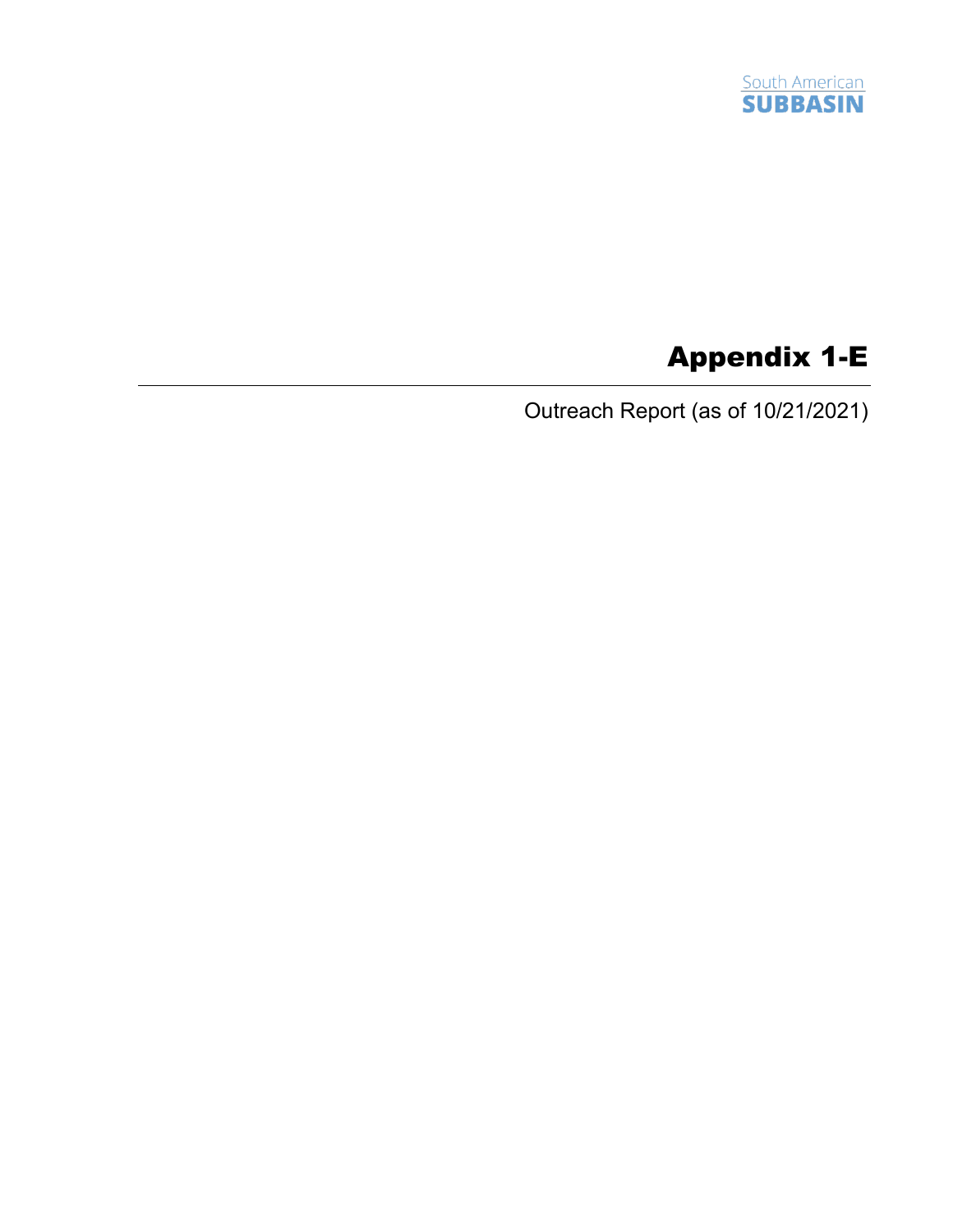## Outreach report as of 10.12.2021

| <b>Jurisdiction</b>                                                 | <b>Topics covered in</b><br>outreach                                                                                          | <b>Outreach Method</b>                                                                                                                                                                   | Presenter                  | <b>Audience</b>                                                                                     | #            | <b>Date</b> |
|---------------------------------------------------------------------|-------------------------------------------------------------------------------------------------------------------------------|------------------------------------------------------------------------------------------------------------------------------------------------------------------------------------------|----------------------------|-----------------------------------------------------------------------------------------------------|--------------|-------------|
| <b>General GSP</b>                                                  | <b>Initial Notification of GSP</b><br><b>Development for SASb</b>                                                             | <b>DWR SGMA Portal</b>                                                                                                                                                                   | <b>SCGA staff</b>          | <b>General Public</b>                                                                               | N/A          | 7/7/2020    |
| <b>General GSP</b>                                                  | <b>Initial Notification of GSP</b><br>Development for SASb to<br>County/Cities/CA PUC                                         | USPS/Email                                                                                                                                                                               | <b>SCGA staff</b>          | Sacramento County BOS, Cities of<br>Sacramento/Elk<br>Grove/Folsom/Rancho Cordova,<br><b>CA PUC</b> | 6            | 7/7/2020    |
| <b>General GSP</b>                                                  | Noticing of SASb GSP<br><b>Development to Tribal</b><br>Representatives                                                       | USPS/Email                                                                                                                                                                               | <b>SCGA staff</b>          | <b>Tribal contacts</b>                                                                              | 14           | 7/9/2020    |
| <b>General GSP</b>                                                  | Noticing of SASb GSP<br><b>Development to DACs</b>                                                                            | USPS/Email                                                                                                                                                                               | <b>SCGA staff</b>          | <b>DAC</b> contacts                                                                                 | 18           | 7/15/2020   |
| <b>General GSP</b>                                                  | <b>Additional Notification (to</b><br>corrected address) to Locke<br>Water Works as a DAC<br><b>Regarding GSP Development</b> | <b>USPS</b>                                                                                                                                                                              | <b>SCGA staff</b>          | <b>Locke Water Works</b>                                                                            | $\mathbf{1}$ | 7/22/2020   |
| <b>General GSP</b>                                                  | Press Release via<br><b>Sacramento County Public</b><br><b>Information Office</b><br><b>Announcing GSP</b><br>Development     | Sacramento County<br><b>Public Information</b><br>Office                                                                                                                                 | <b>C&amp;E Coordinator</b> | <b>General Public</b>                                                                               | N/A          | 7/6/2020    |
| <b>General GSP</b>                                                  | Availability of Public Draft -<br>South American Subbasin<br><b>Groundwater Sustainability</b><br>Plan                        | <b>SASb Email Distribution</b><br>list/SASb website/USPS<br>to Tribal contacts and<br><b>DACs</b>                                                                                        | <b>SCGA staff</b>          | Interested<br>Parties/Stakeholders/Tribal<br>contacts/DACs                                          | N/A          | 6/24/2021   |
| <b>General GSP</b>                                                  | 90-day notice of SASb GSP<br>consideration for adoption<br>by GSAs                                                            | Mailed via USPS and<br><b>Email to County</b><br><b>BOS/County</b><br><b>Executive/City Councils</b><br>and City Managers for<br>Sacramento, Elk Grove,<br>Folsom, and Rancho<br>Cordova | <b>SCGA staff</b>          | <b>Municipal jurisdictions</b>                                                                      | N/A          | 9/3/2021    |
| <b>Sacramento Central</b><br><b>Groundwater Authority</b><br>(SCGA) | <b>Discussion of GSP</b><br>development schedule                                                                              | <b>SCGA Board Meeting</b>                                                                                                                                                                | <b>SCGA staff</b>          | <b>Interested Parties/Stakeholders</b>                                                              | N/A          | 10/9/2019   |
| <b>SCGA</b>                                                         | <b>Discussion of GSP</b><br>development schedule                                                                              | <b>SCGA Board Meeting</b>                                                                                                                                                                | <b>SCGA staff</b>          | <b>Interested Parties/Stakeholders</b>                                                              | N/A          | 12/11/2019  |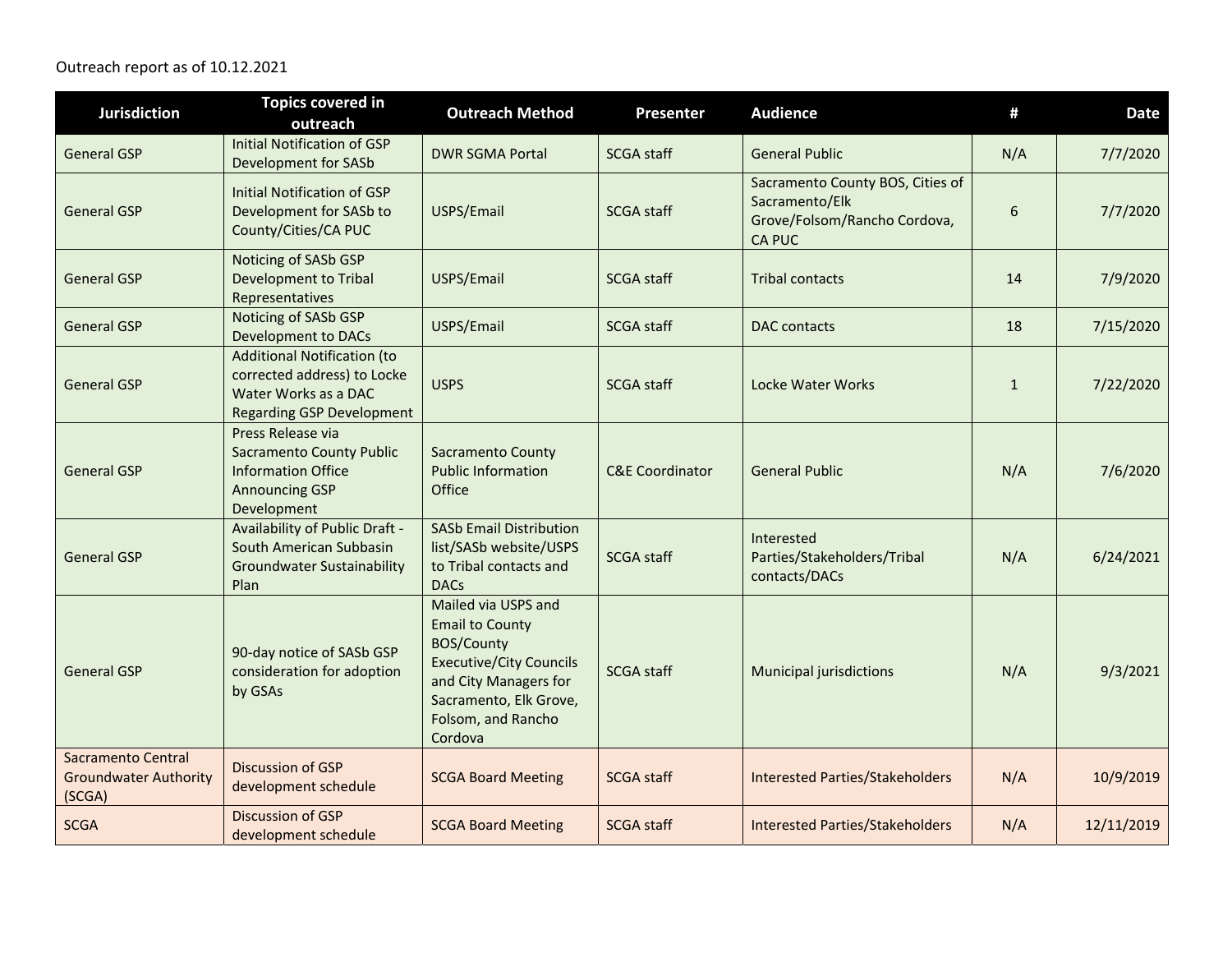| <b>Jurisdiction</b> | <b>Topics covered in</b><br>outreach                                                                                             | <b>Outreach Method</b>                                                                    | Presenter                                            | <b>Audience</b>                                                            | #   | <b>Date</b> |
|---------------------|----------------------------------------------------------------------------------------------------------------------------------|-------------------------------------------------------------------------------------------|------------------------------------------------------|----------------------------------------------------------------------------|-----|-------------|
| <b>SCGA</b>         | Contract to develop GSP for<br>SASb. GSP development<br>schedule update                                                          | <b>SCGA Board Meeting</b>                                                                 | <b>SCGA staff</b>                                    | <b>Interested Parties/Stakeholders</b>                                     | N/A | 2/5/2020    |
| <b>SCGA</b>         | Contract to develop GSP for<br>SASb. GSP development<br>schedule update. Status<br>report on MOU for<br>development of SASb GSP. | <b>SCGA Board Meeting</b>                                                                 | <b>SCGA staff</b>                                    | <b>Interested Parties/Stakeholders</b>                                     | N/A | 3/11/2020   |
| <b>SCGA</b>         | GSP development schedule<br>update. Status report on<br>MOU for development of<br>SASb GSP. Report on C&E<br>plan for SASb.      | <b>SCGA Board Meeting</b>                                                                 | <b>SCGA staff</b>                                    | <b>Interested Parties/Stakeholders</b>                                     | N/A | 4/8/2020    |
| <b>SCGA</b>         | GSP development schedule<br>update. Adoption of MOU<br>for development of SASb<br>GSP.                                           | <b>SCGA Board Meeting</b>                                                                 | <b>SCGA staff</b>                                    | <b>Interested Parties/Stakeholders</b>                                     | N/A | 5/13/2020   |
| <b>SCGA</b>         | GSP development update.<br>Status report of MOU for<br>development of SASb GSP.                                                  | <b>SCGA Board Meeting</b>                                                                 | <b>SCGA staff</b>                                    | <b>Interested Parties/Stakeholders</b>                                     | N/A | 7/8/2020    |
| <b>SCGA</b>         | <b>GSP Working Group public</b><br>kickoff meeting                                                                               | Postcard sent via email<br>and published in Farm<br>Bureau newspaper<br>mailed to members | <b>Sacramento County</b><br><b>Farm Bureau</b>       | Sacramento County Farm Bureau<br>members                                   | N/A | 7/8/2020    |
| <b>SCGA</b>         | <b>GSP Working Group public</b><br>kickoff meeting                                                                               | City of Rancho Cordova<br>public website                                                  | City of Rancho<br>Cordova                            | <b>City of Rancho Cordova</b><br>Interested<br>Parties/Stakeholders/Public | N/A | 7/9/2020    |
| <b>SCGA</b>         | <b>SGMA/GSP requirements</b>                                                                                                     | City of Rancho Cordova<br>department meeting                                              | City of Rancho<br>Cordova staff                      | City Rancho Cordova department<br>heads and City Manager                   | N/A | 7/10/2020   |
| <b>SCGA</b>         | <b>GSP Working Group public</b><br>kickoff meeting                                                                               | <b>Golden State Water</b><br>Company email dist. list                                     | <b>Golden State Water</b><br>Company staff           | <b>Golden State Water Company</b><br>interested parties/customers          | N/A | 7/10/2020   |
| <b>SCGA</b>         | <b>GSP Working Group public</b><br>kickoff meeting                                                                               | <b>California American</b><br><b>Water Company social</b><br>media channels               | California American<br><b>Water Company</b><br>staff | California American Water<br>Company interested<br>parties/customers       | N/A | 7/13/2020   |
| <b>SCGA</b>         | <b>GSP Working Group public</b><br>kickoff meeting                                                                               | <b>Elk Grove Water District</b><br>website                                                | <b>Elk Grove Water</b><br>District staff             | <b>Elk Grove Water District</b><br>interested parties/customers            | N/A | 7/14/2020   |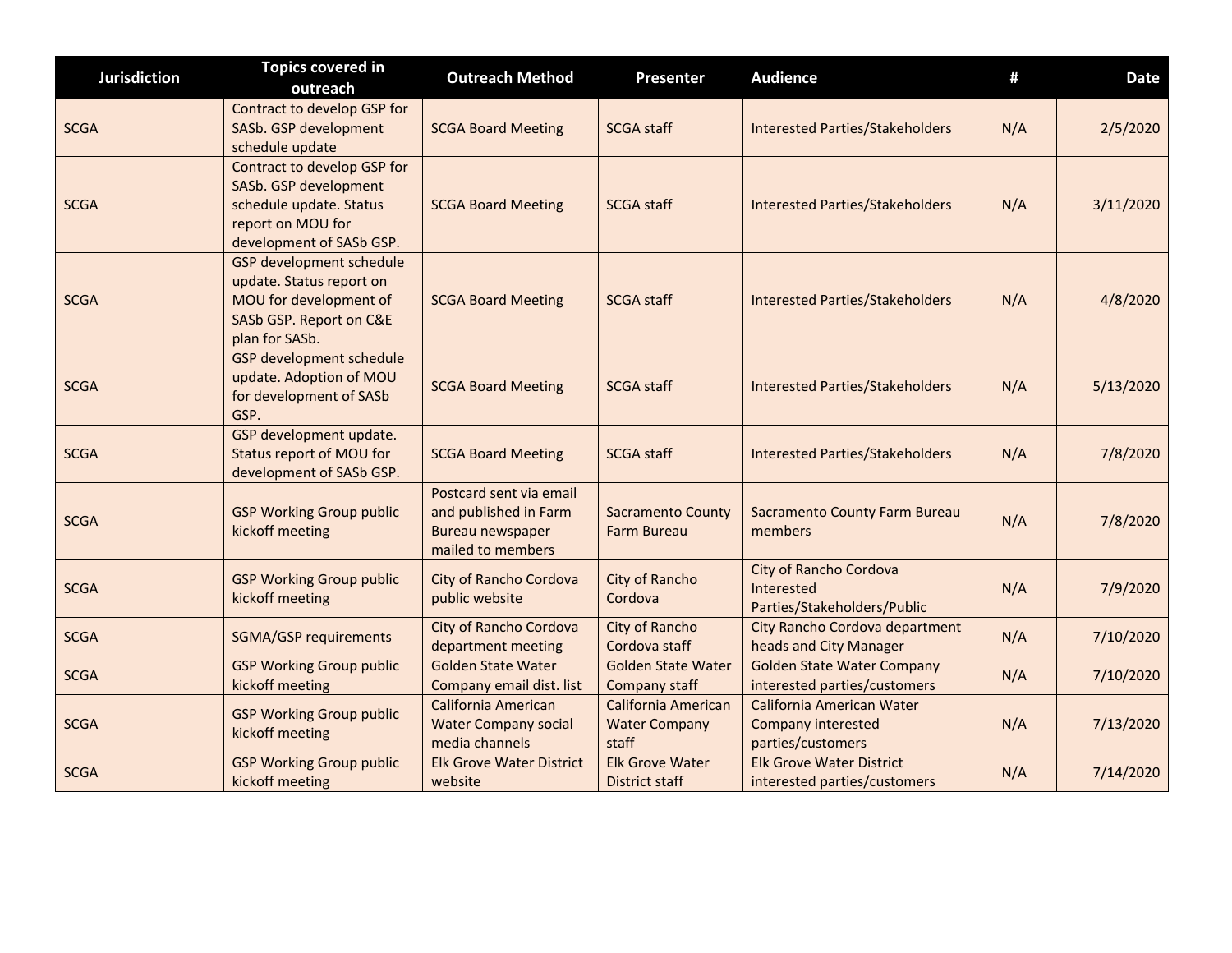| <b>Jurisdiction</b> | <b>Topics covered in</b><br>outreach                                                                                                                                                                                                                                                          | <b>Outreach Method</b>                                     | Presenter                                     | <b>Audience</b>                                              | #   | <b>Date</b>                       |
|---------------------|-----------------------------------------------------------------------------------------------------------------------------------------------------------------------------------------------------------------------------------------------------------------------------------------------|------------------------------------------------------------|-----------------------------------------------|--------------------------------------------------------------|-----|-----------------------------------|
| <b>SCGA</b>         | Individual follow up with<br>large Acreage Ag members<br>within the basin to ensure<br>attendance and awareness<br>of 7/23/20 GSP public<br>kickoff meeting                                                                                                                                   | N/A                                                        | <b>Sacramento County</b><br>Farm Bureau staff | Sacramento County Farm Bureau<br>members                     | N/A | 7/15/2020                         |
| <b>SCGA</b>         | SGMA/GSP update                                                                                                                                                                                                                                                                               | City of Rancho Cordova<br>"Monday Memo"                    | City of Rancho<br>Cordova staff               | Rancho Cordova City Council<br>members                       | N/A | 7/20/2020                         |
| <b>SCGA</b>         | Reminder of July 23, 2020<br>SASb GSP public kickoff<br>meeting.                                                                                                                                                                                                                              | social media event<br>invites, posts and<br>reminder email | Sacramento County<br>Farm Bureau staff        | Sacramento County Farm Bureau<br>members                     | N/A | 7/22/2020                         |
| <b>SCGA</b>         | GSP development update.                                                                                                                                                                                                                                                                       | <b>SCGA Board Meeting</b>                                  | <b>SCGA staff</b>                             | <b>Interested Parties/Stakeholders</b>                       | N/A | 8/12/2020                         |
| <b>SCGA</b>         | <b>Authorize The Interim</b><br><b>Executive Director To Enter</b><br><b>Into Amended Contracts</b><br>With Larry Walker<br><b>Associates And Woodard &amp;</b><br><b>Curran To Complete The</b><br>Proposition 1 And<br><b>Proposition 68 Grant Scopes</b><br>Of Work For GSP<br>Completion. | <b>SCGA Board Meeting</b>                                  | <b>SCGA staff</b>                             | <b>Interested Parties/Stakeholders</b>                       | N/A | 9/3/2020                          |
| <b>SCGA</b>         | <b>Postcard Announcing GSP</b><br><b>Working Group public</b><br>meeting #2                                                                                                                                                                                                                   | Posted to SCGA website                                     | <b>SCGA staff</b>                             | Interested<br>Parties/Stakeholders/Public                    | N/A | 10/12/2020                        |
| <b>SCGA</b>         | <b>Announcement of Public</b><br>Meeting #2 to SCGA<br><b>Interested Party List</b>                                                                                                                                                                                                           | Email                                                      | <b>SCGA staff</b>                             | <b>Interested Parties/Stakeholders</b>                       | N/A | 10/13/2020                        |
| <b>SCGA</b>         | <b>Promotion of Public Meeting</b><br>#2                                                                                                                                                                                                                                                      | planned E-blasts & social<br>media accounts                | <b>Sacramento County</b><br>Farm Bureau staff | Sacramento County Farm Bureau<br>members/ Interested Parties | N/A | 10/14/20<br>10/28/20<br>11/5/2020 |
| <b>SCGA</b>         | GSP development update.<br><b>Groundwater Sustainability</b><br><b>Plan Consultant Contract</b><br><b>Amendments</b>                                                                                                                                                                          | <b>SCGA Board Meeting</b>                                  | <b>SCGA staff</b>                             | <b>Interested Parties/Stakeholders</b>                       | N/A | 10/14/2020                        |
| <b>SCGA</b>         | GSP development update.                                                                                                                                                                                                                                                                       | <b>SCGA Board Meeting</b>                                  | <b>SCGA staff</b>                             | <b>Interested Parties/Stakeholders</b>                       | N/A | 12/9/2020                         |
| <b>SCGA</b>         | GSP development update.                                                                                                                                                                                                                                                                       | <b>SCGA Board Meeting</b>                                  | <b>SCGA staff</b>                             | <b>Interested Parties/Stakeholders</b>                       | N/A | 2/10/2021                         |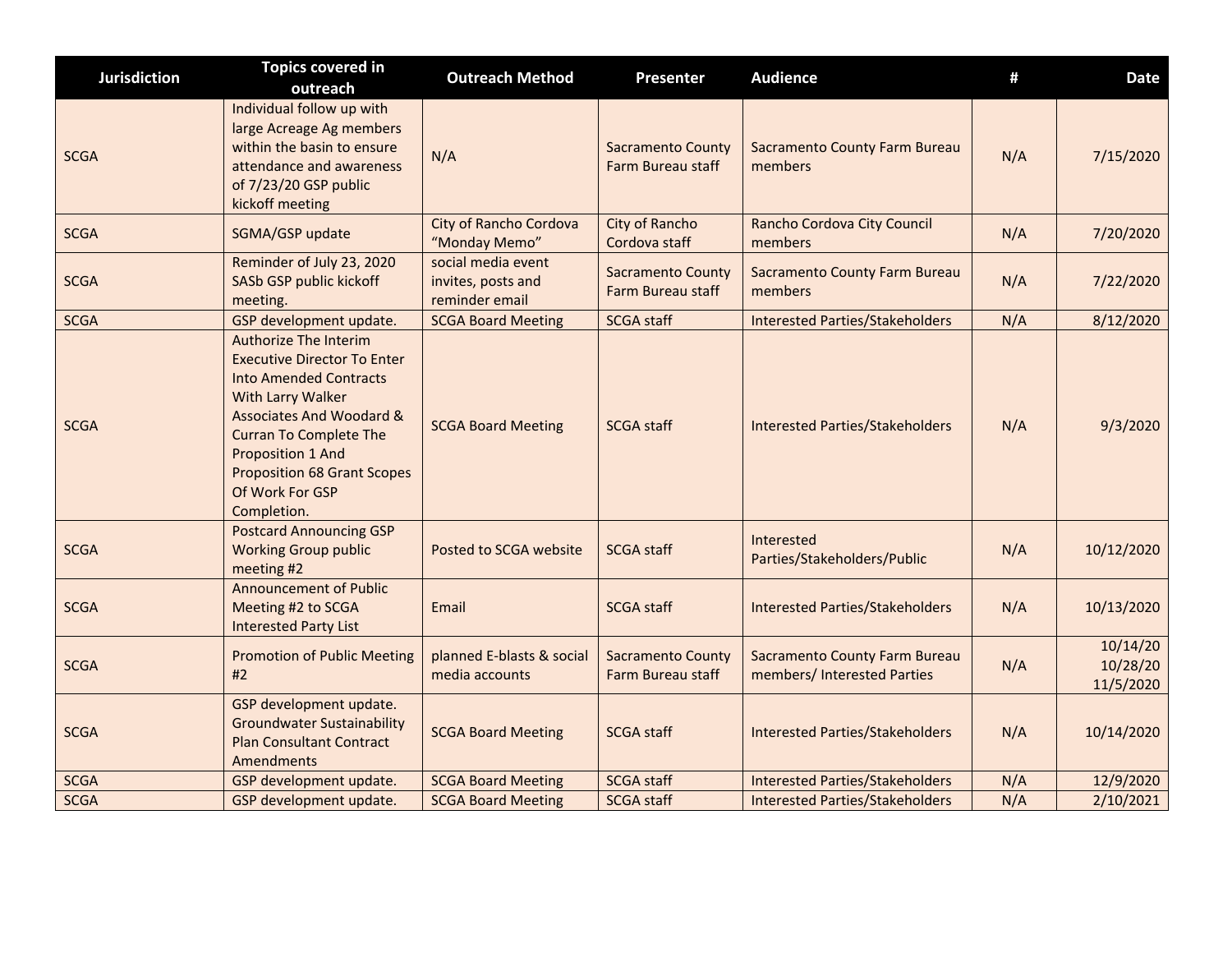| <b>Jurisdiction</b> | <b>Topics covered in</b><br>outreach                                                                                             | <b>Outreach Method</b>                       | Presenter         | <b>Audience</b>                           | #   | <b>Date</b> |
|---------------------|----------------------------------------------------------------------------------------------------------------------------------|----------------------------------------------|-------------------|-------------------------------------------|-----|-------------|
| <b>SCGA</b>         | <b>English and Spanish</b><br>postcards announcing public<br>meeting #3 to SCGA<br>interested parties without<br>email addresses | <b>USPS</b>                                  | <b>SCGA staff</b> | <b>Interested Parties</b>                 | N/A | 3/3/2021    |
| <b>SCGA</b>         | <b>English and Spanish</b><br>postcards announcing SASb<br><b>GSPWG public meeting #3</b>                                        | Posted to SCGA website                       | <b>SCGA staff</b> | Interested<br>Parties/Stakeholders/public | N/A | 3/4/2021    |
| <b>SCGA</b>         | GSP development update.                                                                                                          | <b>SCGA Board Meeting</b>                    | <b>SCGA staff</b> | <b>Interested Parties/Stakeholders</b>    | N/A | 3/10/2021   |
| <b>SCGA</b>         | <b>Noticed SASb Working</b><br>Group public meeting.                                                                             | <b>SCGA Board Meeting</b>                    | <b>SCGA staff</b> | <b>Interested Parties/Stakeholders</b>    | N/A | 3/25/2021   |
| <b>SCGA</b>         | GSP development update.                                                                                                          | <b>SCGA Board Meeting</b>                    | <b>SCGA staff</b> | <b>Interested Parties/Stakeholders</b>    | N/A | 4/14/2021   |
| <b>SCGA</b>         | GSP development update.                                                                                                          | <b>SCGA Board Meeting</b>                    | <b>SCGA staff</b> | <b>Interested Parties/Stakeholders</b>    | N/A | 5/12/2021   |
| <b>SCGA</b>         | <b>Notification of SASb WG</b><br>Mtg #15                                                                                        | Posted to SCGA website                       | <b>SCGA staff</b> | Interested<br>Parties/Stakeholders/P      | N/A | 5/12/2021   |
| <b>SCGA</b>         | Notification of SASb WG<br>Mtg #16                                                                                               | Posted to SCGA website                       | <b>SCGA staff</b> | Interested<br>Parties/Stakeholders/P      | N/A | 6/16/2021   |
| <b>SCGA</b>         | GSP development update.                                                                                                          | <b>SCGA Board Meeting</b>                    | <b>SCGA staff</b> | <b>Interested Parties/Stakeholders</b>    | N/A | 6/22/2021   |
| <b>SCGA</b>         | Availability of public draft<br><b>SASb GSP</b>                                                                                  | Link to document on<br>SCGA website homepage | <b>SCGA staff</b> | Interested<br>Parties/Stakeholders/Public | N/A | 6/23/2021   |
| <b>SCGA</b>         | Notification of availability of<br><b>Public Draft SASb GSP</b>                                                                  | <b>SCGA Email Dist. List</b>                 | <b>SCGA staff</b> | <b>Interested Parties/Stakeholders</b>    | N/A | 6/24/2021   |
| <b>SCGA</b>         | <b>English and Spanish</b><br>postcards announcing SASb<br><b>GSPWG public meeting #4</b>                                        | Posted to SCGA website                       | <b>SCGA staff</b> | Interested<br>Parties/Stakeholders/Public | N/A | 6/28/2021   |
| <b>SCGA</b>         | <b>English and Spanish</b><br>postcards announcing public<br>meeting #4 to SCGA<br>interested parties without<br>email addresses | <b>USPS</b>                                  | <b>SCGA staff</b> | <b>Interested Parties</b>                 | N/A | 6/28/2021   |
| <b>SCGA</b>         | Notification of SASb WG<br>Mtg #17                                                                                               | Posted to SCGA website                       | <b>SCGA staff</b> | Interested<br>Parties/Stakeholders/Public | N/A | 7/14/2021   |
| <b>SCGA</b>         | <b>Noticed SASb Working</b><br>Group public meeting.                                                                             | <b>SCGA Board Meeting</b>                    | <b>SCGA staff</b> | <b>Interested Parties/Stakeholders</b>    | N/A | 7/15/2021   |
| <b>SCGA</b>         | GSP development update.<br>Vulnerable well protection<br>program.                                                                | <b>SCGA Board Meeting</b>                    | <b>SCGA staff</b> | <b>Interested Parties/Stakeholders</b>    | N/A | 8/11/2021   |
| <b>SCGA</b>         | Notification of SASb WG<br>Mtg #18                                                                                               | Posted to SCGA website                       | <b>SCGA staff</b> | Interested<br>Parties/Stakeholders/Public | N/A | 8/17/2021   |
| <b>SCGA</b>         | Notification of SASb WG<br>Mtg #19                                                                                               | Posted to SCGA website                       | <b>SCGA staff</b> | Interested<br>Parties/Stakeholders/Public | N/A | 9/15/2021   |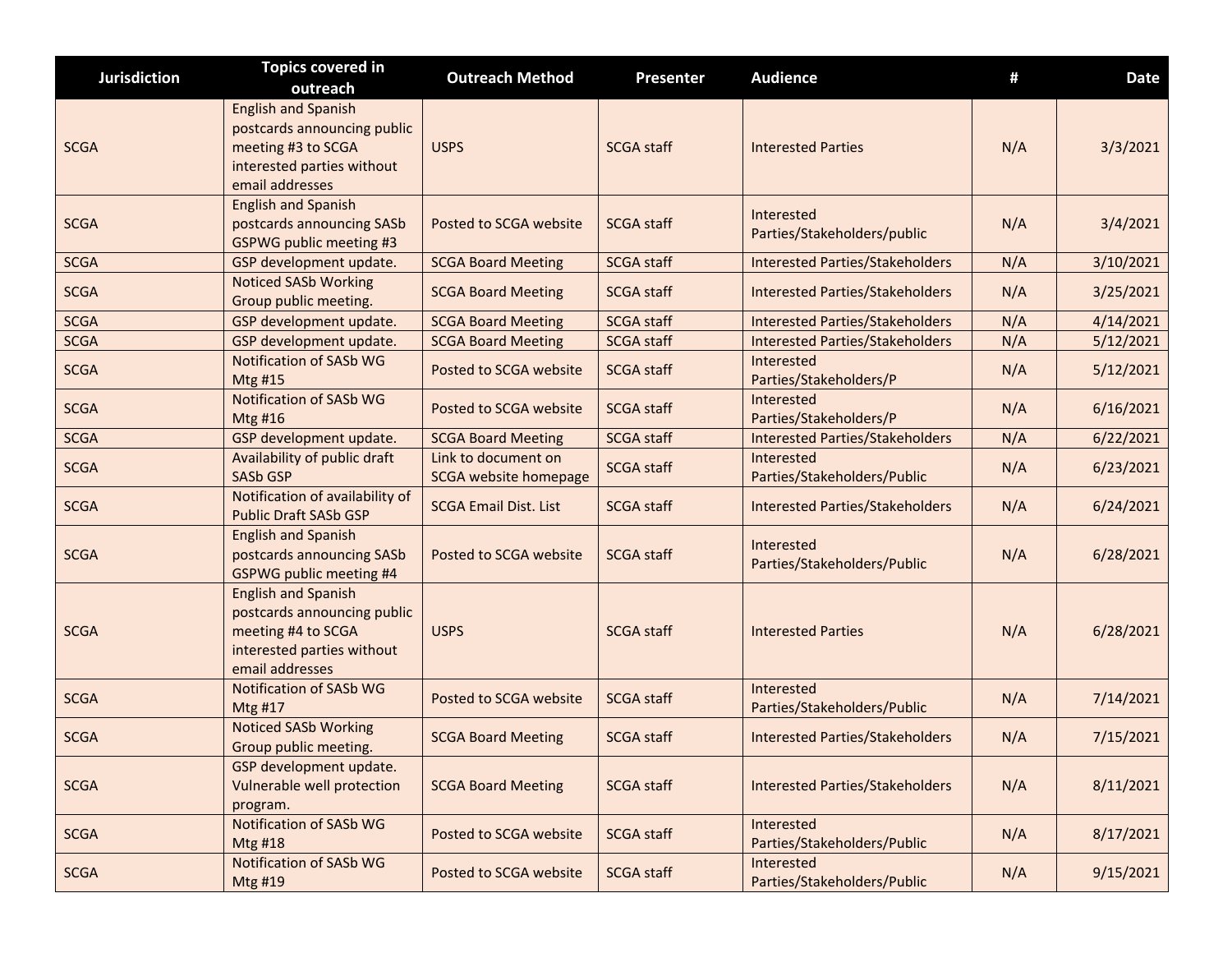| <b>Jurisdiction</b>                                                   | <b>Topics covered in</b><br>outreach                                                                                 | <b>Outreach Method</b>       | <b>Presenter</b>                                        | <b>Audience</b>                                         | #   | <b>Date</b>                   |
|-----------------------------------------------------------------------|----------------------------------------------------------------------------------------------------------------------|------------------------------|---------------------------------------------------------|---------------------------------------------------------|-----|-------------------------------|
| <b>SCGA</b>                                                           | GSP development update.                                                                                              | <b>SCGA Board Meeting</b>    | <b>SCGA staff</b>                                       | <b>Interested Parties/Stakeholders</b>                  | N/A | 10/13/2021                    |
| <b>SCGA</b>                                                           | GSP development updates.                                                                                             | <b>Monthly presentations</b> | <b>SCGA Conservation</b><br>Landowner<br>Representative | Habitat 2020 and executive<br>committee members of ECOS | N/A | January 2020-<br>October 2021 |
| Omochumne-Hartnell<br>Water District (OHWD)                           | Mailing to all residences in<br>the OHWD water district<br>about the July 23, 2020 GSP<br>development public meeting | <b>USPS</b>                  | OHWD staff                                              | Stakeholders                                            | N/A | 7/9/2020                      |
| OHWD                                                                  | Mailing to all residences in<br>the OHWD GSA about the<br>March 25, 2021 GSP<br>development public meeting           | <b>USPS</b>                  | OHWD staff                                              | Stakeholders                                            | N/A | 3/11/2021                     |
| OHWD                                                                  | Mailing to all residences in<br>the OHWD GSA about the<br>November 5, 2020 GSP<br>development public meeting         | <b>USPS</b>                  | OHWD staff                                              | Stakeholders                                            | N/A | 10/24/2020                    |
| OHWD                                                                  | SASb GSP development                                                                                                 | <b>OHWD Board Meeting</b>    | OHWD staff                                              | Interested Parties/Stakeholders                         | N/A | 12/15/2020                    |
| OHWD                                                                  | SASb GSP development                                                                                                 | <b>OHWD Board Meeting</b>    | OHWD staff                                              | <b>Interested Parties/Stakeholders</b>                  | N/A | 1/19/2021                     |
| OHWD                                                                  | SASb GSP development                                                                                                 | <b>OHWD Board Meeting</b>    | OHWD staff                                              | Interested Parties/Stakeholders                         | N/A | 2/16/2021                     |
| OHWD                                                                  | SASb GSP development                                                                                                 | <b>OHWD Board Meeting</b>    | OHWD staff                                              | <b>Interested Parties/Stakeholders</b>                  | N/A | 3/16/2021                     |
| OHWD                                                                  | SASb GSP development                                                                                                 | <b>OHWD Board Meeting</b>    | OHWD staff                                              | Interested Parties/Stakeholders                         | N/A | 4/20/2021                     |
| OHWD                                                                  | SASb GSP development                                                                                                 | <b>OHWD Board Meeting</b>    | OHWD staff                                              | Interested Parties/Stakeholders                         | N/A | 5/18/2021                     |
| OHWD                                                                  | SASb GSP development                                                                                                 | <b>OHWD Board Meeting</b>    | OHWD staff                                              | Interested Parties/Stakeholders                         | N/A | 6/15/2021                     |
| <b>OHWD</b>                                                           | SASb GSP development                                                                                                 | <b>OHWD Board Meeting</b>    | OHWD staff                                              | Interested Parties/Stakeholders                         | N/A | 7/20/2021                     |
| OHWD                                                                  | SASb GSP development                                                                                                 | <b>OHWD Board Meeting</b>    | OHWD staff                                              | <b>Interested Parties/Stakeholders</b>                  | N/A | 8/17/2021                     |
| OHWD                                                                  | SASb GSP development                                                                                                 | <b>OHWD Board Meeting</b>    | OHWD staff                                              | Interested Parties/Stakeholders                         | N/A | 9/21/2021                     |
| OHWD                                                                  | SASb GSP development                                                                                                 | <b>OHWD Board Meeting</b>    | OHWD staff                                              | Interested Parties/Stakeholders                         | N/A | 10/19/2021                    |
| <b>Sloughhouse Resource</b><br><b>Conservation District</b><br>(SRCD) | <b>SASb GSP Development</b>                                                                                          | <b>SRCD Board Meeting</b>    | <b>SRCD Staff</b>                                       | <b>Interested Parties/Stakeholders</b>                  | N/A | 7/8/2020                      |
| <b>SRCD</b>                                                           | <b>SASb GSP Development</b>                                                                                          | <b>SRCD Board Meeting</b>    | <b>SRCD Staff</b>                                       | <b>Interested Parties/Stakeholders</b>                  | N/A | 8/12/2020                     |
| <b>SRCD</b>                                                           | <b>SASb GSP Development</b>                                                                                          | <b>SRCD Board Meeting</b>    | <b>SRCD Staff</b>                                       | <b>Interested Parties/Stakeholders</b>                  | N/A | 9/9/2020                      |
| SRCD                                                                  | <b>SASb GSP Development</b>                                                                                          | <b>SRCD Board Meeting</b>    | <b>SRCD Staff</b>                                       | <b>Interested Parties/Stakeholders</b>                  | N/A | 10/14/2020                    |
| <b>SRCD</b>                                                           | <b>SASb GSP Development</b>                                                                                          | <b>SRCD Board Meeting</b>    | <b>SRCD Staff</b>                                       | <b>Interested Parties/Stakeholders</b>                  | N/A | 11/11/2020                    |
| <b>SRCD</b>                                                           | <b>SASb GSP Development</b>                                                                                          | <b>SRCD Board Meeting</b>    | <b>SRCD Staff</b>                                       | <b>Interested Parties/Stakeholders</b>                  | N/A | 12/9/2020                     |
| SRCD                                                                  | <b>SASb GSP Development</b>                                                                                          | <b>SRCD Board Meeting</b>    | <b>SRCD Staff</b>                                       | <b>Interested Parties/Stakeholders</b>                  | N/A | 1/13/2021                     |
| <b>SRCD</b>                                                           | <b>SASb GSP Development</b>                                                                                          | <b>SRCD Board Meeting</b>    | <b>SRCD Staff</b>                                       | <b>Interested Parties/Stakeholders</b>                  | N/A | 2/10/2021                     |
| <b>SRCD</b>                                                           | <b>SASb GSP Development</b>                                                                                          | <b>SRCD Board Meeting</b>    | <b>SRCD Staff</b>                                       | <b>Interested Parties/Stakeholders</b>                  | N/A | 3/10/2021                     |
| <b>SRCD</b>                                                           | <b>SASb GSP Development</b>                                                                                          | <b>SRCD Board Meeting</b>    | <b>SRCD Staff</b>                                       | <b>Interested Parties/Stakeholders</b>                  | N/A | 4/14/2021                     |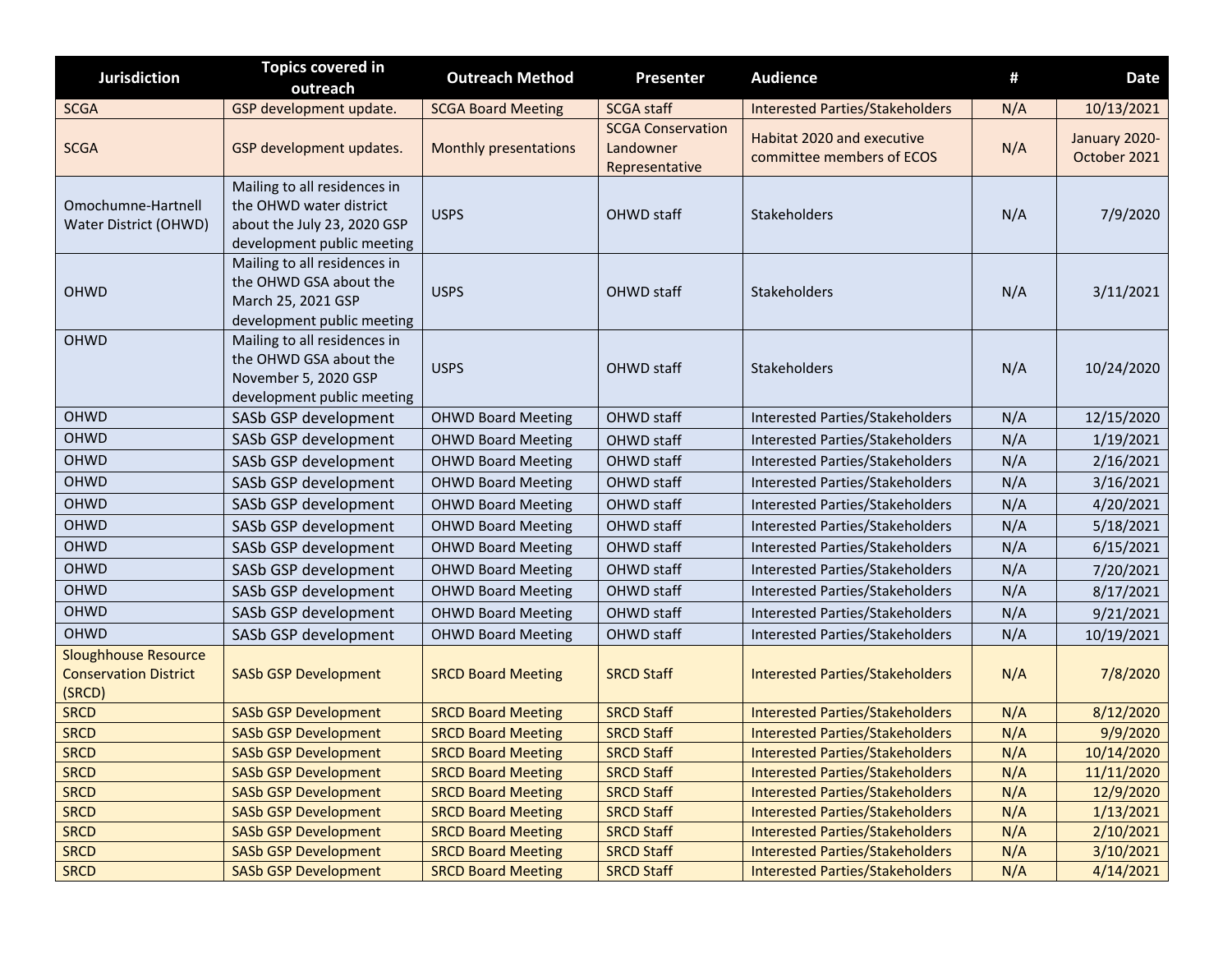| <b>Jurisdiction</b>              | <b>Topics covered in</b><br>outreach                                                                                                                                                                                                  | <b>Outreach Method</b>                           | Presenter         | <b>Audience</b>                        | #   | <b>Date</b> |
|----------------------------------|---------------------------------------------------------------------------------------------------------------------------------------------------------------------------------------------------------------------------------------|--------------------------------------------------|-------------------|----------------------------------------|-----|-------------|
| <b>SRCD</b>                      | <b>SASb GSP Development</b>                                                                                                                                                                                                           | <b>SRCD Board Meeting</b>                        | <b>SRCD Staff</b> | <b>Interested Parties/Stakeholders</b> | N/A | 5/12/2021   |
| <b>SRCD</b>                      | Ag. Res. Public Workshop<br>Announcement                                                                                                                                                                                              | <b>SRCD E-Mailing List</b>                       | <b>SRCD Staff</b> | <b>Interested Parties/Stakeholders</b> | 112 | 5/20/2021   |
| <b>SRCD</b>                      | <b>SASb GSP Development</b>                                                                                                                                                                                                           | <b>SRCD Board Meeting</b>                        | <b>SRCD Staff</b> | <b>Interested Parties/Stakeholders</b> | N/A | 6/9/2021    |
| <b>SRCD</b>                      | <b>SASb GSP Development</b>                                                                                                                                                                                                           | <b>SRCD Board Meeting</b>                        | <b>SRCD Staff</b> | <b>Interested Parties/Stakeholders</b> | N/A | 7/14/2021   |
| <b>SRCD</b>                      | <b>SASb GSP Development</b>                                                                                                                                                                                                           | <b>SRCD Board Meeting</b>                        | <b>SRCD Staff</b> | <b>Interested Parties/Stakeholders</b> | N/A | 8/11/2021   |
| <b>SRCD</b>                      | <b>SASb GSP Development</b>                                                                                                                                                                                                           | <b>SRCD Board Meeting</b>                        | <b>SRCD Staff</b> | <b>Interested Parties/Stakeholders</b> | N/A | 8/25/2021   |
| <b>SRCD</b>                      | <b>SASb GSP Development</b>                                                                                                                                                                                                           | <b>SRCD Board Meeting</b>                        | <b>SRCD Staff</b> | <b>Interested Parties/Stakeholders</b> | N/A | 9/8/2021    |
| <b>SRCD</b>                      | <b>SASb GSP Development</b>                                                                                                                                                                                                           | <b>SRCD Board Meeting</b>                        | <b>SRCD Staff</b> | <b>Interested Parties/Stakeholders</b> | N/A | 9/22/2021   |
| <b>SRCD</b>                      | <b>SASb GSP Development</b>                                                                                                                                                                                                           | <b>SRCD Board Meeting</b>                        | <b>SRCD Staff</b> | <b>Interested Parties/Stakeholders</b> | N/A | 10/13/2021  |
| <b>SRCD</b>                      | <b>SASb GSP Development</b>                                                                                                                                                                                                           | <b>SRCD Board Meeting</b>                        | <b>SRCD Staff</b> | <b>Interested Parties/Stakeholders</b> | N/A | 10/20/2021  |
| County of Sacramento<br>(County) | <b>Adopt Sacramento County</b><br><b>Groundwater Management</b><br>Principles To Ensure Local<br><b>Compliance With The</b><br>Sustainable Groundwater<br>Management Act Of 2014                                                      | Sacramento County<br><b>Board of Supervisors</b> | County staff      | <b>General Public</b>                  | N/A | 11/10/2015  |
| County                           | <b>Adopt Sacramento County</b><br><b>Groundwater Management</b><br>Principles To Ensure Local<br><b>Compliance With The</b><br>Sustainable Groundwater<br>Management Act Of 2014<br>(Continued From November<br>10, 2015 Item No. 40) | Sacramento County<br><b>Board of Supervisors</b> | County staff      | <b>General Public</b>                  | N/A | 3/22/2016   |
| County                           | Sustainable Groundwater<br>Management Act Update                                                                                                                                                                                      | Sacramento County<br><b>Board of Supervisors</b> | County staff      | <b>General Public</b>                  | N/A | 4/5/2016    |
| County                           | Update On Compliance With<br>The Sustainable<br><b>Groundwater Management</b><br>Act In Sacramento County                                                                                                                             | Sacramento County<br><b>Board of Supervisors</b> | County staff      | <b>General Public</b>                  | N/A | 12/13/2016  |
| County                           | Report Back On<br>Implementation Of The<br>Sustainable Groundwater<br>Management Act And<br><b>Funding Resources To Assist</b><br>With Activities In The Sub-<br>Basins (December 13 2016;<br>Item 56)                                | Sacramento County<br><b>Board of Supervisors</b> | County staff      | <b>General Public</b>                  | N/A | 3/1/2017    |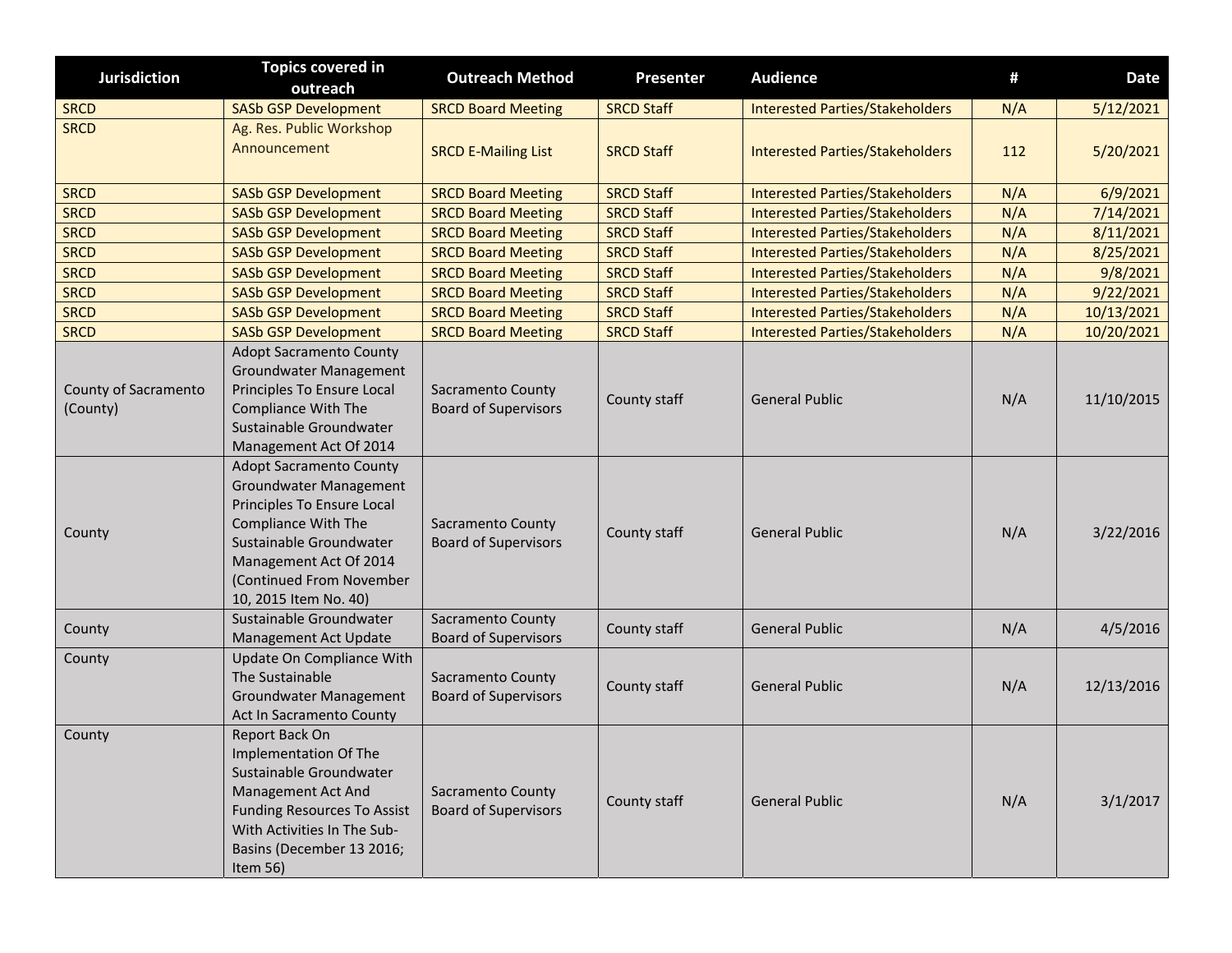| <b>Jurisdiction</b>                                   | <b>Topics covered in</b><br>outreach                                                                                                                                                                                                                    | <b>Outreach Method</b>                           | Presenter                              | <b>Audience</b>                        | #   | <b>Date</b> |
|-------------------------------------------------------|---------------------------------------------------------------------------------------------------------------------------------------------------------------------------------------------------------------------------------------------------------|--------------------------------------------------|----------------------------------------|----------------------------------------|-----|-------------|
| County                                                | <b>Public Hearing To Consider</b><br><b>Adopting A Resolution</b><br><b>Accepting Groundwater</b><br><b>Sustainability Agency</b><br>Responsibility For Subbasin<br>Areas Within Sacramento<br><b>County Remaining</b><br>Unmanaged On June 30,<br>2017 | Sacramento County<br><b>Board of Supervisors</b> | County staff                           | <b>General Public</b>                  | N/A | 4/11/2017   |
| County                                                | <b>Accept GSA Responsibility</b><br>For Overlap Areas In<br>Sacramento County In The<br><b>Event That The Alternative</b><br>Submittal Is Withdrawn Or<br>Denied                                                                                        | Sacramento County<br><b>Board of Supervisors</b> | County staff                           | <b>General Public</b>                  | N/A | 9/26/2017   |
| County                                                | Update On Compliance With<br>The Sustainable<br><b>Groundwater Management</b><br>Act                                                                                                                                                                    | Sacramento County<br><b>Board of Supervisors</b> | County staff                           | <b>General Public</b>                  | N/A | 12/17/2019  |
| County                                                | Update On Compliance With<br>The Sustainable<br>Groundwater Management<br>Act                                                                                                                                                                           | Sacramento County<br><b>Board of Supervisors</b> | County staff                           | <b>General Public</b>                  | N/A | 10/20/2020  |
| County                                                | Postcard announcing<br>7/23/20 public meeting to<br>all parcels in Sacramento<br>County GSA area                                                                                                                                                        | <b>USPS</b>                                      | County staff                           | <b>Stakeholders</b>                    | N/A | 7/15/2020   |
| South American<br>Subbasin Working<br>Group (SASb WG) | SASb WG Mtg #1:<br>introductions, expectations,<br>success factors, barriers to<br>success, guiding principles<br>and Partnering Commitment                                                                                                             | <b>GSP Working Group</b><br><b>Meeting</b>       | Administrative/GSP<br>consultant staff | <b>Interested Parties/Stakeholders</b> | N/A | 5/15/2020   |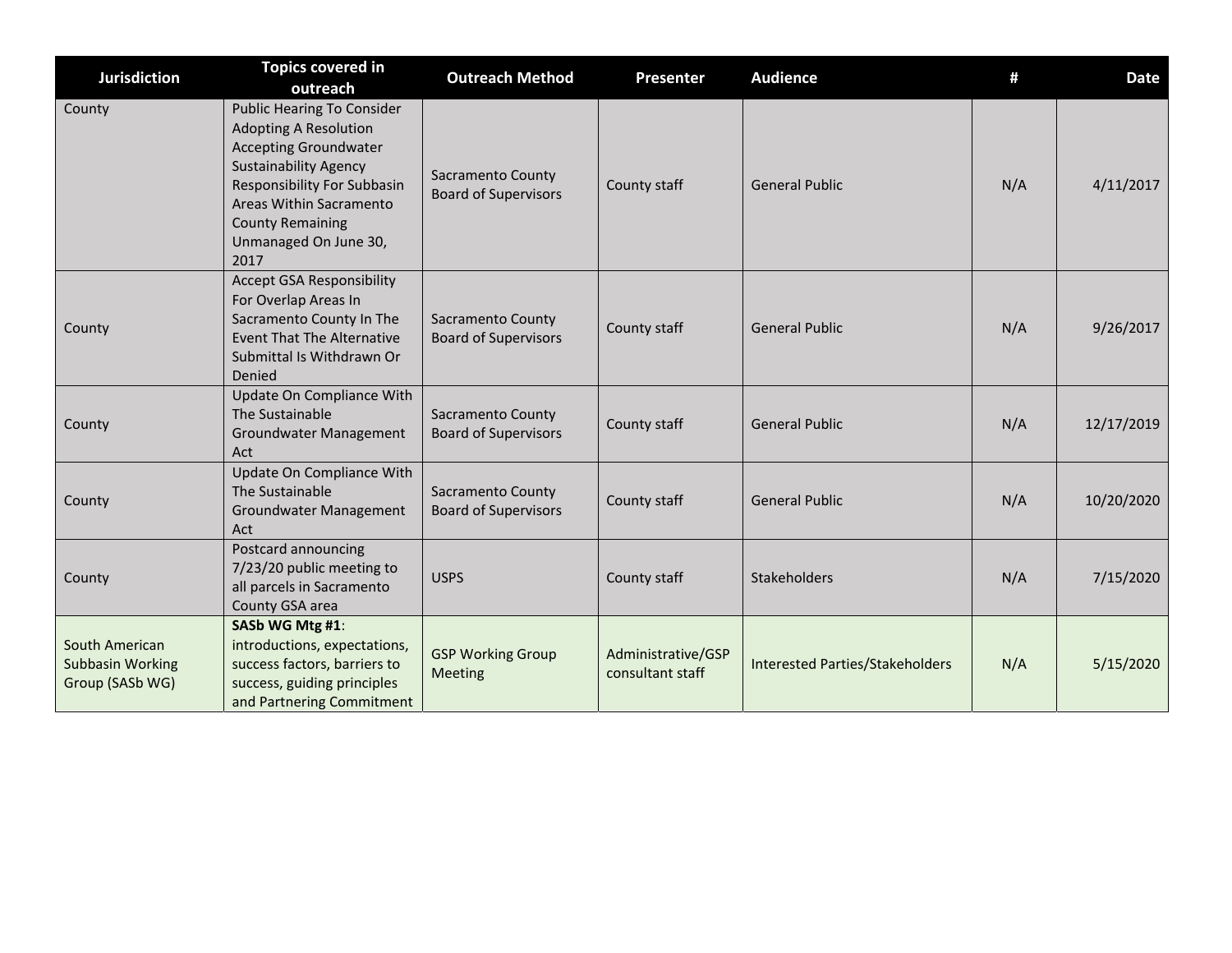| <b>Jurisdiction</b> | <b>Topics covered in</b><br>outreach                                                                                                                                                                                                                                                                                                                                                                                                                                                                                                                                                                                                                      | <b>Outreach Method</b>                                                               | Presenter                                                               | <b>Audience</b>                        | #   | <b>Date</b> |
|---------------------|-----------------------------------------------------------------------------------------------------------------------------------------------------------------------------------------------------------------------------------------------------------------------------------------------------------------------------------------------------------------------------------------------------------------------------------------------------------------------------------------------------------------------------------------------------------------------------------------------------------------------------------------------------------|--------------------------------------------------------------------------------------|-------------------------------------------------------------------------|----------------------------------------|-----|-------------|
| SASb WG             | SASb WG Mtg #2:<br>Management / Governance,<br><b>Overview of Draft Master</b><br>Meeting Schedule,<br><b>Continued Sustainability</b><br>Goal discussions, Received<br>updates on CoSANA Model<br>and data needs, Requested<br>data and information for<br>incorporation in model, C&E<br><b>Near Term Priorities</b>                                                                                                                                                                                                                                                                                                                                    | <b>GSP Working Group</b><br>Meeting                                                  | Administrative/GSP<br>consultant staff                                  | Interested Parties/Stakeholders        | N/A | 6/5/2020    |
| SASb WG             | SASb WG Mtg #3:<br>Management / Governance,<br>introductory information<br>regarding Water Quality<br><b>Sustainable Management</b><br>Criteria (SMC) development<br>process, a preliminary list of<br>constituents of concern<br>(COCs), available data for<br>COCs in the SASb, options<br>regarding SMC<br>development, and input<br>needed from the GSP WG,<br>Discussed preparations for<br>first Public meeting,<br>Presented new SASb GSP<br>(sasbgroundwater.org)<br>website, Reminded GSPWG<br>members of their obligation<br>to disseminate materials for<br>the first public meeting and<br>convey information back to<br>their respective GSA | <b>GSP Working Group</b><br>Meeting                                                  | Administrative/GSP<br>consultant staff                                  | <b>Interested Parties/Stakeholders</b> | N/A | 6/26/2020   |
| SASb WG             | Website to inform public<br>about GSP development                                                                                                                                                                                                                                                                                                                                                                                                                                                                                                                                                                                                         | <b>SASb Website</b>                                                                  | <b>GSP</b> consultant                                                   | <b>General Public</b>                  | N/A | 7/1/2020    |
| SASb WG             | <b>GSP Working Group public</b><br>kickoff meeting                                                                                                                                                                                                                                                                                                                                                                                                                                                                                                                                                                                                        | Press release via<br><b>Sacramento County</b><br><b>Public Information</b><br>Office | <b>Sacramento County</b><br><b>Public Information</b><br><b>Officer</b> | <b>General Public</b>                  | N/A | 7/6/2020    |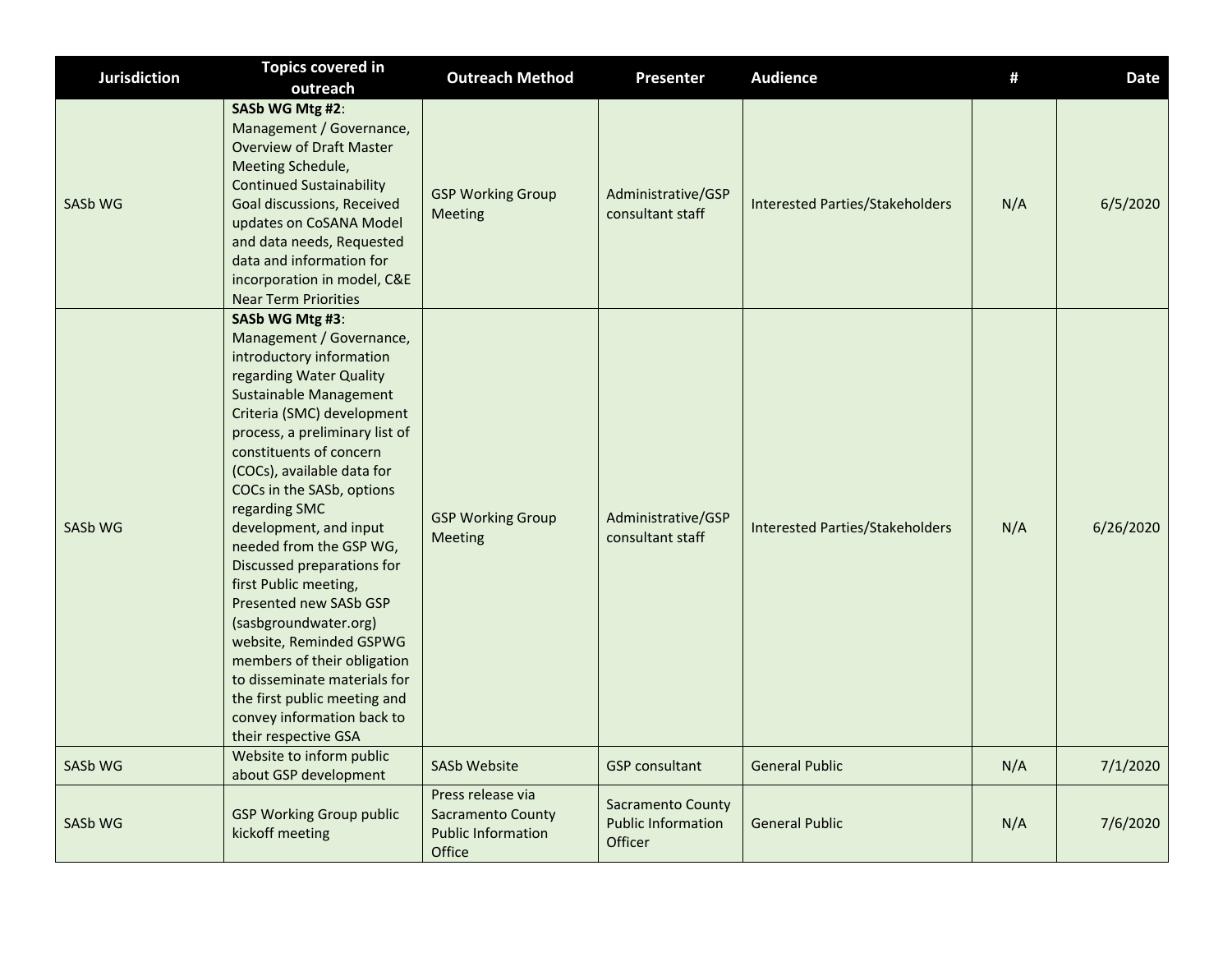| <b>Jurisdiction</b> | <b>Topics covered in</b><br>outreach                                                                                                                                                                                                                                                                                                                                                                                                                                                                                                                                                                                                                                     | <b>Outreach Method</b>                                        | Presenter                              | <b>Audience</b>                                                           | #     | <b>Date</b> |
|---------------------|--------------------------------------------------------------------------------------------------------------------------------------------------------------------------------------------------------------------------------------------------------------------------------------------------------------------------------------------------------------------------------------------------------------------------------------------------------------------------------------------------------------------------------------------------------------------------------------------------------------------------------------------------------------------------|---------------------------------------------------------------|----------------------------------------|---------------------------------------------------------------------------|-------|-------------|
| SASb WG             | <b>GSP Working Group public</b><br>kickoff meeting                                                                                                                                                                                                                                                                                                                                                                                                                                                                                                                                                                                                                       | <b>Sacramento County Go</b><br><b>Delivery Email Bulletin</b> | <b>SCGA staff</b>                      | <b>Interested Parties</b>                                                 | 5,600 | 7/7/2020    |
| SASb WG             | <b>Postcard Announcing</b><br><b>GSPWG Public</b><br>Kickoff/Website                                                                                                                                                                                                                                                                                                                                                                                                                                                                                                                                                                                                     | USPS/Email/SASb<br>Website                                    | <b>GSP</b> consultant staff            | Interested<br>Parties/Stakeholders/DACs/Tribal<br>Contacts/General public | N/A   | 7/7/2020    |
| SASb WG             | SASb WG Mtg #4: Discussed<br>status of Reclamation<br>District (RD) No. 551<br>participation in the GSP<br>process, status of<br>negotiations with Northern<br>Delta GSA, Water Quality<br><b>Sustainable Management</b><br>Criteria (SMC) development,<br>options regarding SMC<br>development, reviewed<br>monitoring network options,<br>reviewed available<br>information on domestic<br>well densities in SASb,<br>Discussed outreach efforts<br>by GSPWG members to<br>distribute notices for the<br>public meeting. Discussed<br><b>GSPWG</b> member<br>participation in public<br>meeting, Reviewed<br>functionality of<br>sasbgroundwater.org<br>website portal | <b>GSP Working Group</b><br>Meeting                           | Administrative/GSP<br>consultant staff | <b>Interested Parties/Stakeholders</b>                                    | N/A   | 7/17/2020   |
| SASb WG             | <b>Public Meeting #1:</b><br>Management / Governance,<br>Communication &<br>Engagement, Introduction<br>to Groundwater<br>Sustainability Plan, GSP<br>Development Schedule,<br><b>Overview of GSP Content</b>                                                                                                                                                                                                                                                                                                                                                                                                                                                            | <b>GSP Working Group</b><br>Meeting                           | Administrative/GSP<br>consultant staff | <b>Interested Parties/Stakeholders</b>                                    | N/A   | 7/23/2020   |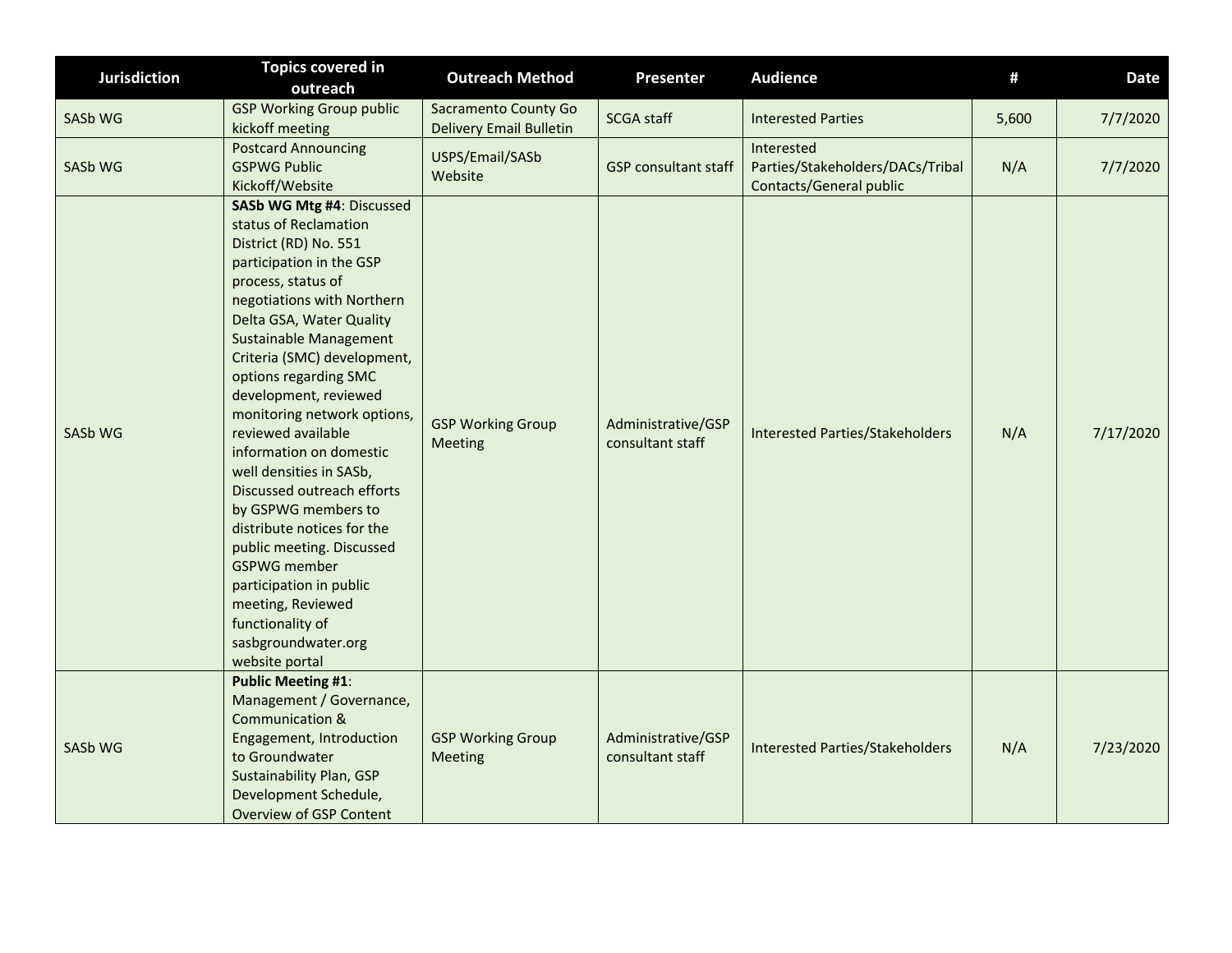| <b>Jurisdiction</b> | <b>Topics covered in</b><br>outreach                                                                                                                                                                                                                                                                                                                                                                  | <b>Outreach Method</b>              | Presenter                              | <b>Audience</b>                                                 | #   | <b>Date</b> |
|---------------------|-------------------------------------------------------------------------------------------------------------------------------------------------------------------------------------------------------------------------------------------------------------------------------------------------------------------------------------------------------------------------------------------------------|-------------------------------------|----------------------------------------|-----------------------------------------------------------------|-----|-------------|
| SASb WG             | SASb WG Mtg #5: Discussed<br>Public's request to attend<br><b>GSP Working Group</b><br>Meetings, GSPWG decided<br>to open meetings, Ag-Res<br><b>Public Meeting scheduled</b><br>from 6:00 pm to 7:30 pm on<br>August 6th                                                                                                                                                                             | <b>GSP Working Group</b><br>Meeting | Administrative/GSP<br>consultant staff | <b>Interested Parties/Stakeholders</b>                          | N/A | 8/3/2020    |
| SASb WG             | <b>SASb Ag-Res Public</b><br>Meeting: Public Meeting #1<br>(July 23rd) Follow Up - GSP<br><b>Working Group Inclusion</b><br>Modeling<br>$\bullet$<br>Workshop<br>Other Topics raised<br>during meeting<br><b>Requested Ag-Res Topics</b><br>Groundwater<br>$\bullet$<br>Levels<br>Ag-Res as beneficial<br>users and uses<br>Communications &<br>Engagement with<br>AgRes Interested<br><b>Parties</b> | <b>GSP Working Group</b><br>Meeting | Administrative/GSP<br>consultant staff | Ag-res stakeholders/Interested<br>Parties/subbasin stakeholders | N/A | 8/6/2020    |
| SASb WG             | SASb WG Mtg #6: Discussed<br>the fact that Reclamation<br>District (RD) No. 551 has<br>recently joined Northern<br>Delta Groundwater<br><b>Sustainability Agency (GSA)</b><br>as an Associate member,<br>climate change information,<br><b>Hydrogeologic Conceptual</b><br>Model, Surface Water<br>Depletion, Discussed<br>outcomes from the special<br>Ag-Res meeting                                | <b>GSP Working Group</b><br>Meeting | Administrative/GSP<br>consultant staff | <b>Interested Parties/Stakeholders</b>                          | N/A | 8/21/2020   |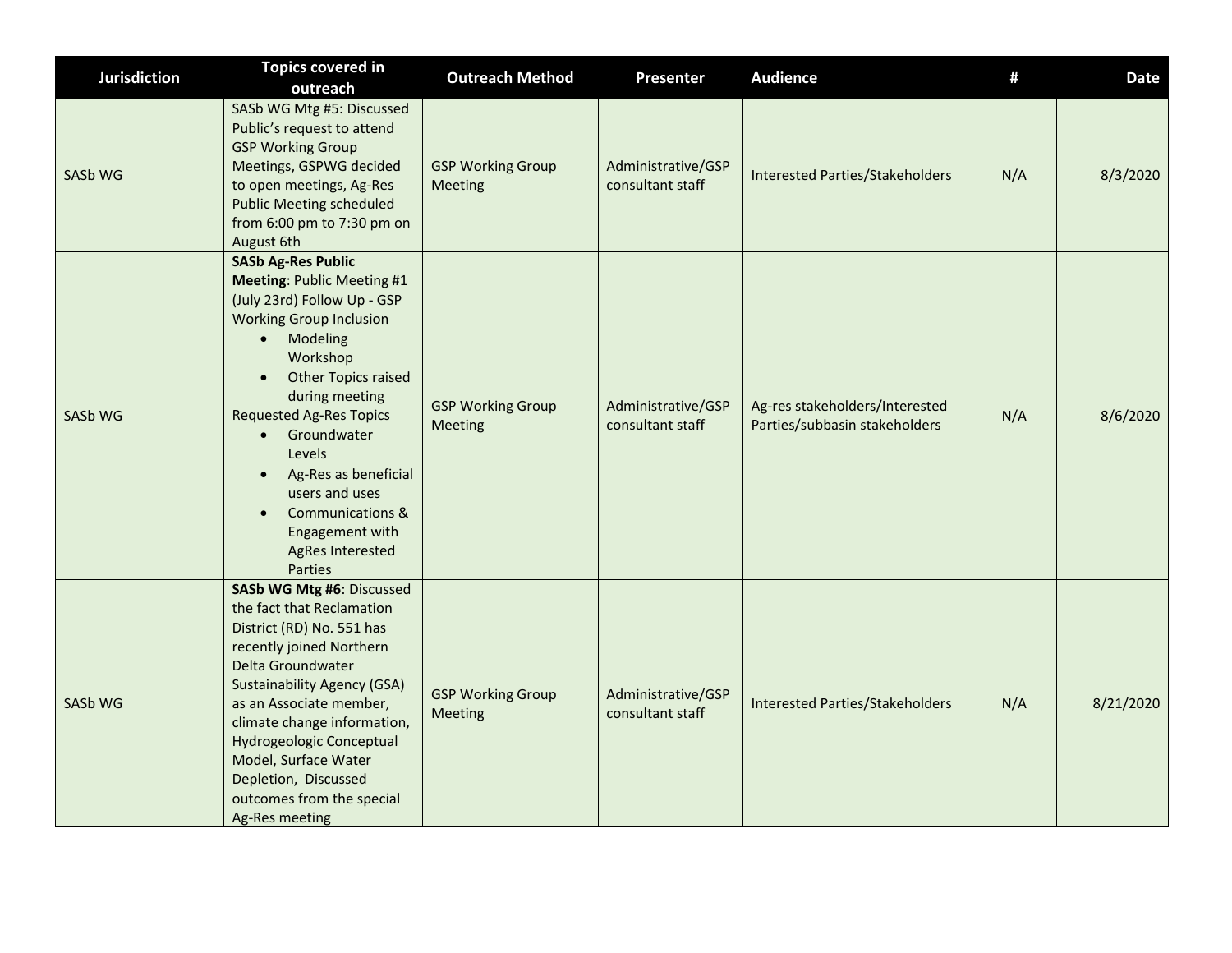| <b>Jurisdiction</b> | <b>Topics covered in</b><br>outreach                                                                                                                                                                                                                                                                                                                 | <b>Outreach Method</b>                                                               | Presenter                                                        | <b>Audience</b>                                                           | #     | <b>Date</b> |
|---------------------|------------------------------------------------------------------------------------------------------------------------------------------------------------------------------------------------------------------------------------------------------------------------------------------------------------------------------------------------------|--------------------------------------------------------------------------------------|------------------------------------------------------------------|---------------------------------------------------------------------------|-------|-------------|
| SASb WG             | SASb WG Mtg #7: schedule<br>for production and review of<br>draft GSP chapters, Inter-<br>basin coordination<br>meetings, Groundwater<br>Conditions, development of<br>the CoSANA model, climate<br>change methodology,<br>Surface Water Depletion,<br><b>Groundwater Dependent</b><br>Ecosystems                                                    | <b>GSP Working Group</b><br>Meeting                                                  | Administrative/GSP<br>consultant staff                           | <b>Interested Parties/Stakeholders</b>                                    | N/A   | 9/11/2020   |
| SASb WG             | <b>GSP Working Group public</b><br>meeting #2                                                                                                                                                                                                                                                                                                        | Press release via<br><b>Sacramento County</b><br><b>Public Information</b><br>Office | <b>Sacramento County</b><br><b>Public Information</b><br>Officer | <b>General Public</b>                                                     | N/A   | 10/13/2020  |
| SASb WG             | <b>GSP Working Group public</b><br>meeting #2                                                                                                                                                                                                                                                                                                        | <b>Sacramento County Go</b><br><b>Delivery Email Bulletin</b>                        | <b>SCGA staff</b>                                                | <b>Interested Parties</b>                                                 | 5,650 | 10/13/2020  |
| SASb WG             | <b>English and Spanish</b><br>postcard Announcing GSP<br><b>Working Group public</b><br>meeting #2                                                                                                                                                                                                                                                   | USPS/Email/SASb<br>Website                                                           | <b>GSP</b> consultant staff                                      | Interested<br>Parties/Stakeholders/DACs/Tribal<br>Contacts/General public | N/A   | 10/13/2020  |
| SASb WG             | <b>GSP Working Group public</b><br>meeting #2                                                                                                                                                                                                                                                                                                        | SASb Email dist. list                                                                | <b>SCGA staff</b>                                                | <b>Interested Parties</b>                                                 | N/A   | 10/13/2020  |
| SASb WG             | SASb WG Mtg #8: need to<br>integrate the efforts in the<br>Cosumnes and SASb in<br>addressing surface water<br>depletions and Groundwater<br>Dependent Ecosystems,<br>CoSANA model, historic<br>water budget and baseline<br>assumptions, Monitoring<br>Network for the Surface<br>Water Depletion (SWD) and<br><b>GDE sustainability indicators</b> | <b>GSP Working Group</b><br>Meeting                                                  | Administrative/GSP<br>consultant staff                           | <b>Interested Parties/Stakeholders</b>                                    | N/A   | 10/16/2020  |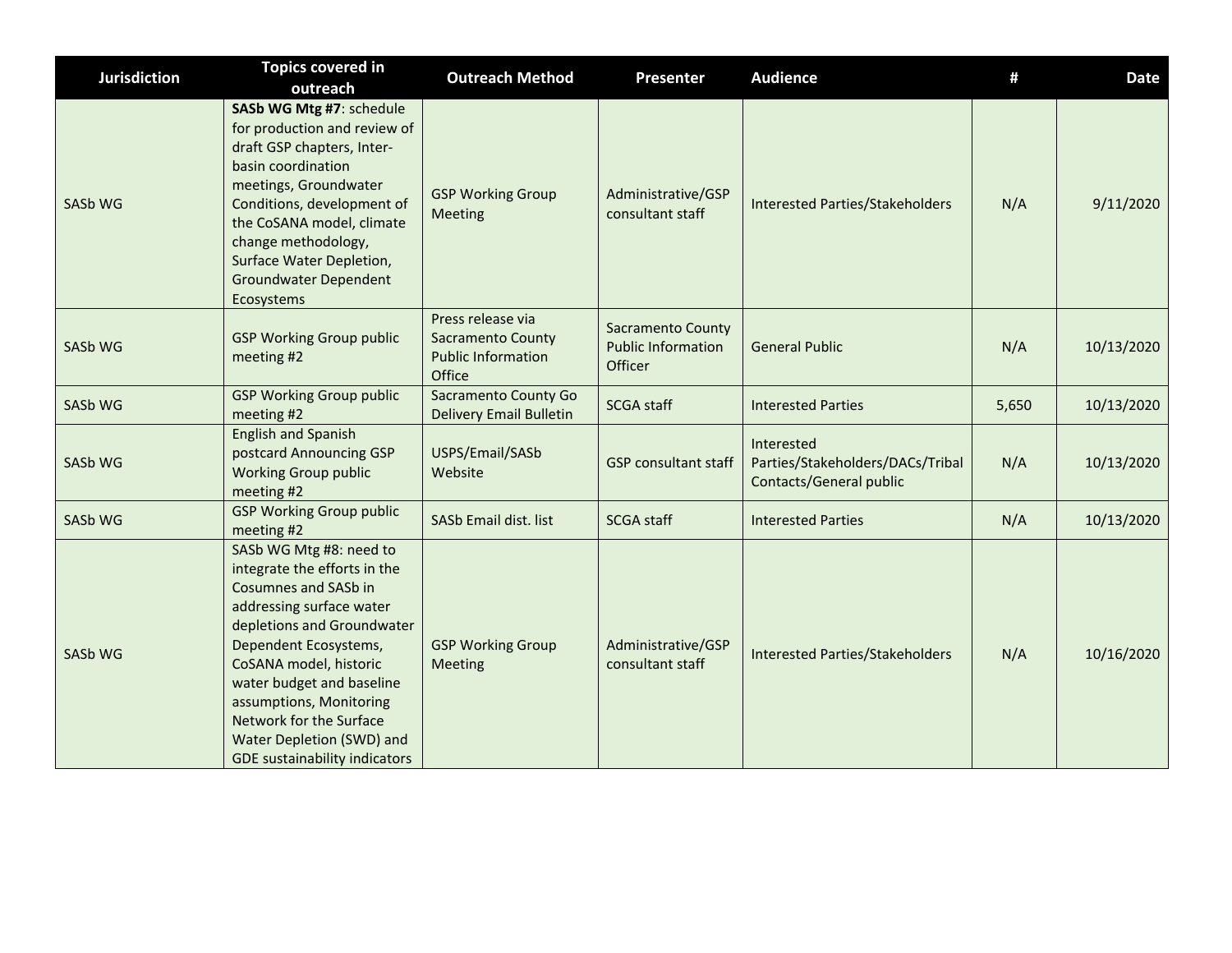| <b>Jurisdiction</b> | <b>Topics covered in</b><br>outreach                                                                                                                                                                                                                                                                                                                                                                                                       | <b>Outreach Method</b>                     | Presenter                              | <b>Audience</b>                        |     | <b>Date</b> |
|---------------------|--------------------------------------------------------------------------------------------------------------------------------------------------------------------------------------------------------------------------------------------------------------------------------------------------------------------------------------------------------------------------------------------------------------------------------------------|--------------------------------------------|----------------------------------------|----------------------------------------|-----|-------------|
| SASb WG             | <b>Public Meeting #2: SGMA</b><br><b>GSP Process, GSA Formation</b><br>History, Decision Making -<br>Roles & Responsibilities, GSP<br>Schedule and status,<br>CoSANA Mode, Ag-Res<br>Water Budget, SGMA<br>requirements for GSP,<br><b>Entities with Land Use</b><br>Authority in SASb, -<br>Opportunities for<br><b>Interactions with Land Use</b><br><b>Agency Entities</b>                                                              | <b>GSP Working Group</b><br>Meeting        | Administrative/GSP<br>consultant staff | <b>Interested Parties/Stakeholders</b> | N/A | 11/5/2020   |
| SASb WG             | SASb WG Mtg #9: key<br>decisions that will need to<br>be made during the<br>development of the GSP,<br>projected water demands<br>and sources of supply,<br><b>Monitoring Network for</b><br>groundwater levels, SMC for<br>groundwater levels,<br>Comments received from<br>the public during the<br><b>GSPWG</b> meeting, Lisa<br><b>Beutler of Stantec</b><br>introduced to assist with<br>public outreach elements of<br>the C&E Plan. | <b>GSP Working Group</b><br><b>Meeting</b> | Administrative/GSP<br>consultant staff | <b>Interested Parties/Stakeholders</b> | N/A | 11/12/2020  |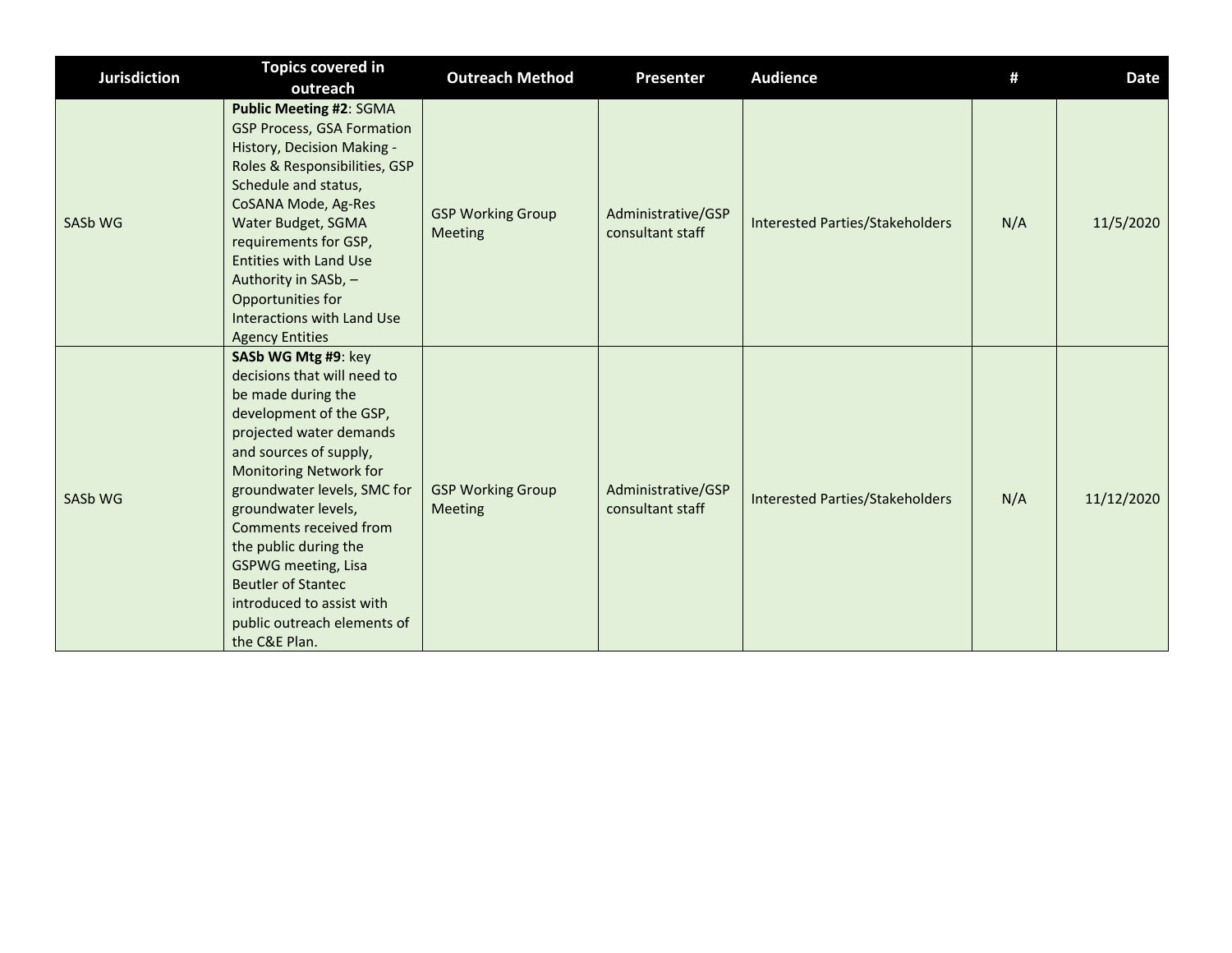| <b>Jurisdiction</b> | <b>Topics covered in</b><br>outreach                                                                                                                                                                                                                                                                                                                                                                                                                                                                                                                                      | <b>Outreach Method</b>                     | Presenter                              | <b>Audience</b>                        | #   | <b>Date</b> |
|---------------------|---------------------------------------------------------------------------------------------------------------------------------------------------------------------------------------------------------------------------------------------------------------------------------------------------------------------------------------------------------------------------------------------------------------------------------------------------------------------------------------------------------------------------------------------------------------------------|--------------------------------------------|----------------------------------------|----------------------------------------|-----|-------------|
| SASb WG             | SASb WG Mtg #10: status of<br>key decisions to be made<br>during the development of<br>the GSP, draft GSP review<br>process, development of<br>governance structure and<br>plan for GSP<br>implementation, CoSANA<br>model baseline<br>assumptions, presentation<br>was provided regarding the<br>analytical approach being<br>used to assess the<br>vulnerability of shallow wells<br>to changes in groundwater<br>level, screening process that<br>has been used to determine<br>candidate wells for inclusion<br>in a proposed groundwater<br>level monitoring network | <b>GSP Working Group</b><br><b>Meeting</b> | Administrative/GSP<br>consultant staff | <b>Interested Parties/Stakeholders</b> | N/A | 12/11/2020  |
| SASb WG             | Notification of SASb WG<br>Mtg #11                                                                                                                                                                                                                                                                                                                                                                                                                                                                                                                                        | SASb Email dist. list                      | <b>SCGA staff</b>                      | <b>Interested Parties/Stakeholders</b> | N/A | 1/13/2021   |
| SASb WG             | SASb WG Mtg #11: results<br>of CoSANA modeling work<br>to describe current and<br>projected water budgets for<br>the SASb, projects and<br>management actions,<br>analysis of interconnected<br>surface waters (ISWs) and<br>groundwater dependent<br>ecosystems (GDEs) in the<br>SASb.                                                                                                                                                                                                                                                                                   | <b>GSP Working Group</b><br>Meeting        | Administrative/GSP<br>consultant staff | <b>Interested Parties/Stakeholders</b> | N/A | 1/15/2021   |
| SASb WG             | Notification of SASb WG<br>Mtg #12                                                                                                                                                                                                                                                                                                                                                                                                                                                                                                                                        | SASb Email dist. list                      | <b>SCGA staff</b>                      | <b>Interested Parties/Stakeholders</b> | N/A | 2/17/2021   |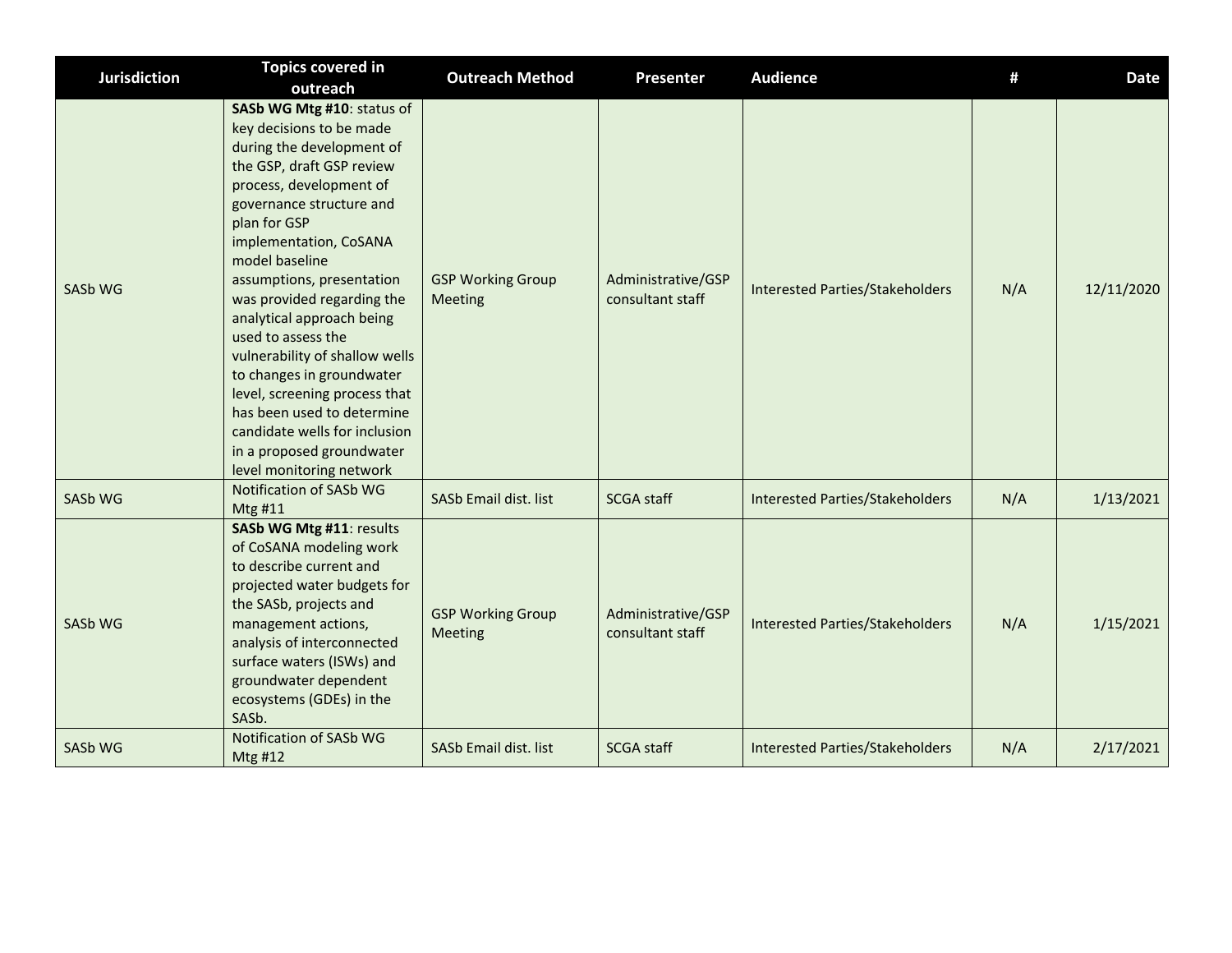| <b>Jurisdiction</b> | <b>Topics covered in</b><br>outreach                                                                                                                                                                                                                                                                                                                                                                                                                                                                                               | <b>Outreach Method</b>                                                               | Presenter                                                        | <b>Audience</b>                                                           | #     | <b>Date</b> |
|---------------------|------------------------------------------------------------------------------------------------------------------------------------------------------------------------------------------------------------------------------------------------------------------------------------------------------------------------------------------------------------------------------------------------------------------------------------------------------------------------------------------------------------------------------------|--------------------------------------------------------------------------------------|------------------------------------------------------------------|---------------------------------------------------------------------------|-------|-------------|
| SASb WG             | SASb WG Mtg #12:<br>proposed option for setting<br>Sustainable Management<br>Criteria (SMC) for<br>groundwater (GW) levels,<br>projects and management<br>actions that will be<br>considered in the GSP and in<br>the development of<br>scenarios to be modeled<br>using the CoSANA model,<br>CoSANA modeling work to<br>describe the impact of<br>several Demand Reduction<br>scenarios, status report was<br>provided on the technical<br>studies being formed to<br>identify and assess<br>groundwater dependent<br>ecosystems. | <b>GSP Working Group</b><br>Meeting                                                  | Administrative/GSP<br>consultant staff                           | <b>Interested Parties/Stakeholders</b>                                    | N/A   | 2/19/2021   |
| SASb WG             | Announcement of GSP<br><b>Working Public Meeting #3</b>                                                                                                                                                                                                                                                                                                                                                                                                                                                                            | Press release via<br><b>Sacramento County</b><br><b>Public Information</b><br>Office | <b>Sacramento County</b><br><b>Public Information</b><br>Officer | <b>General Public</b>                                                     | N/A   | 3/3/2021    |
| SASb WG             | Announcement of GSP<br><b>Working Public Meeting #3</b>                                                                                                                                                                                                                                                                                                                                                                                                                                                                            | <b>Sacramento County Go</b><br><b>Delivery Email Bulletin</b>                        | <b>SCGA staff</b>                                                | <b>Interested Parties</b>                                                 | 5,550 | 3/3/2021    |
| SASb WG             | <b>GSP Working Group public</b><br>meeting #3                                                                                                                                                                                                                                                                                                                                                                                                                                                                                      | SASb Email dist. list                                                                | <b>SCGA staff</b>                                                | <b>Interested Parties</b>                                                 | N/A   | 3/2/2021    |
| SASb WG             | <b>English and Spanish</b><br>postcard Announcing GSP<br><b>Working Group public</b><br>meeting #3                                                                                                                                                                                                                                                                                                                                                                                                                                 | USPS/Email/SASb<br>Website                                                           | <b>GSP</b> consultant staff                                      | Interested<br>Parties/Stakeholders/DACs/Tribal<br>Contacts/General public | N/A   | 3/3/2021    |
| SASb WG             | Notification of SASb WG<br>Mtg #13                                                                                                                                                                                                                                                                                                                                                                                                                                                                                                 | SASb Email dist. list                                                                | <b>SCGA staff</b>                                                | <b>Interested Parties/Stakeholders</b>                                    | N/A   | 3/17/2021   |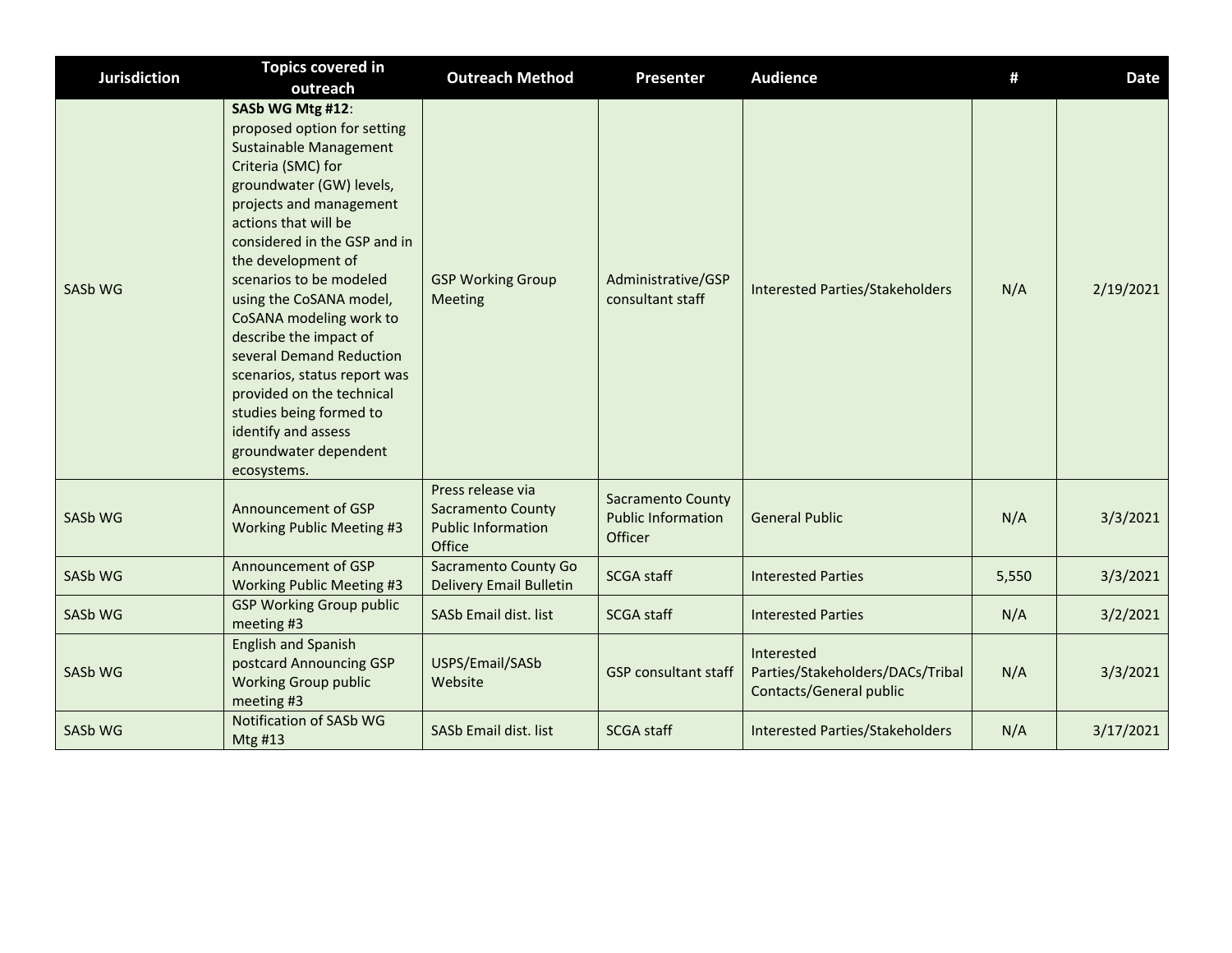| <b>Jurisdiction</b> | <b>Topics covered in</b><br>outreach                                                                                                                                                                                                                                                                                                                                                                                                                                                                                                                                                                                                               | <b>Outreach Method</b>              | Presenter                              | <b>Audience</b>                        | #   | <b>Date</b> |
|---------------------|----------------------------------------------------------------------------------------------------------------------------------------------------------------------------------------------------------------------------------------------------------------------------------------------------------------------------------------------------------------------------------------------------------------------------------------------------------------------------------------------------------------------------------------------------------------------------------------------------------------------------------------------------|-------------------------------------|----------------------------------------|----------------------------------------|-----|-------------|
| SASb WG             | SASb WG Mtg #13:<br>comments on Section 1 and<br>Sections 2.1 and 2.2 of the<br>draft GSP that were<br>circulated in January, 2021,<br><b>Projects and Management</b><br>Actions, g Sustainable<br>Management Criteria (SMC)<br>for groundwater (GW)<br>levels, e status of inter-basin<br>coordination meetings with<br>the groups that are now<br>preparing GSPs for the Yolo,<br>Solano, Cosumnes and<br>North American subbasins                                                                                                                                                                                                               | <b>GSP Working Group</b><br>Meeting | Administrative/GSP<br>consultant staff | <b>Interested Parties/Stakeholders</b> | N/A | 3/19/2021   |
| SASb WG             | <b>GSP Working Group public</b><br>meeting #3 - Reminder                                                                                                                                                                                                                                                                                                                                                                                                                                                                                                                                                                                           | SASb Email dist. list               | <b>SCGA staff</b>                      | <b>Interested Parties</b>              | N/A | 3/22/2021   |
| SASb WG             | Public Meeting #3: Why the<br>South American Subbasin<br>(SASb) GSP Matters - SASb<br>boundary - Sustainable<br><b>Groundwater Management</b><br>Act, Groundwater<br><b>Sustainability Agency (GSA)</b><br>Formation History, Decision<br>Making - Roles &<br>Responsibilities, GSP<br>Schedule and status, Current<br>and Projected Groundwater<br>Conditions, Projects and<br><b>Management Actions,</b><br><b>Presentation on GSP</b><br>Implementation - SGMA<br>requirements, GSP<br>Implementation Costs,<br>Possible Agricultural-<br>Residential (Ag-Res) survey,<br><b>Upcoming special meetings:</b><br>Farm Bureau and Ag-Res<br>groups | <b>GSP Working Group</b><br>Meeting | Administrative/GSP<br>consultant staff | <b>Interested Parties/Stakeholders</b> | N/A | 3/25/2021   |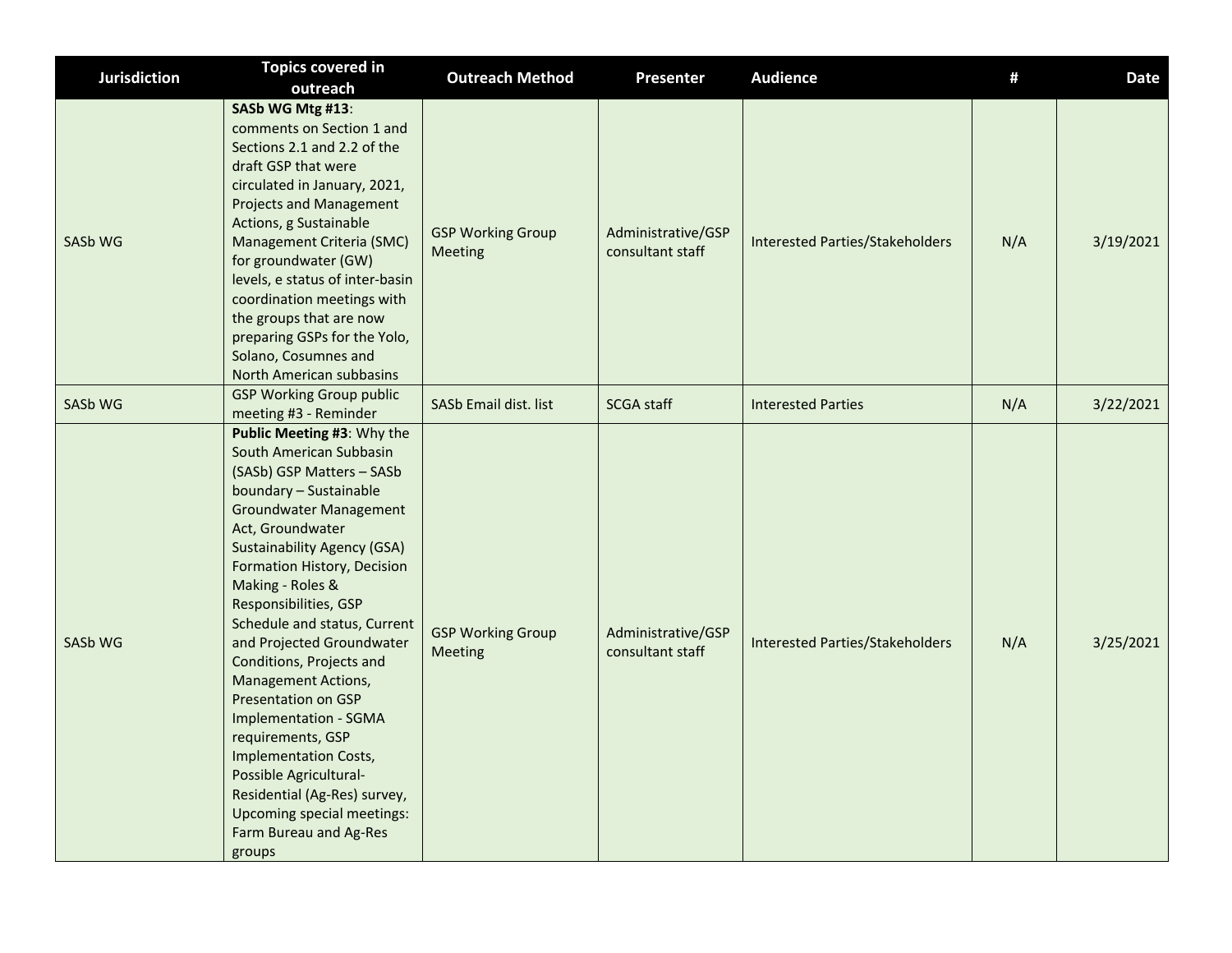| Jurisdiction | <b>Topics covered in</b><br>outreach | <b>Outreach Method</b> | Presenter         | Audience                        |     | <b>Date</b> |
|--------------|--------------------------------------|------------------------|-------------------|---------------------------------|-----|-------------|
| SASb WG      | Notification of SASb WG<br>Mtg #14   | SASb Email dist. list  | <b>SCGA staff</b> | Interested Parties/Stakeholders | N/A | 4/14/2021   |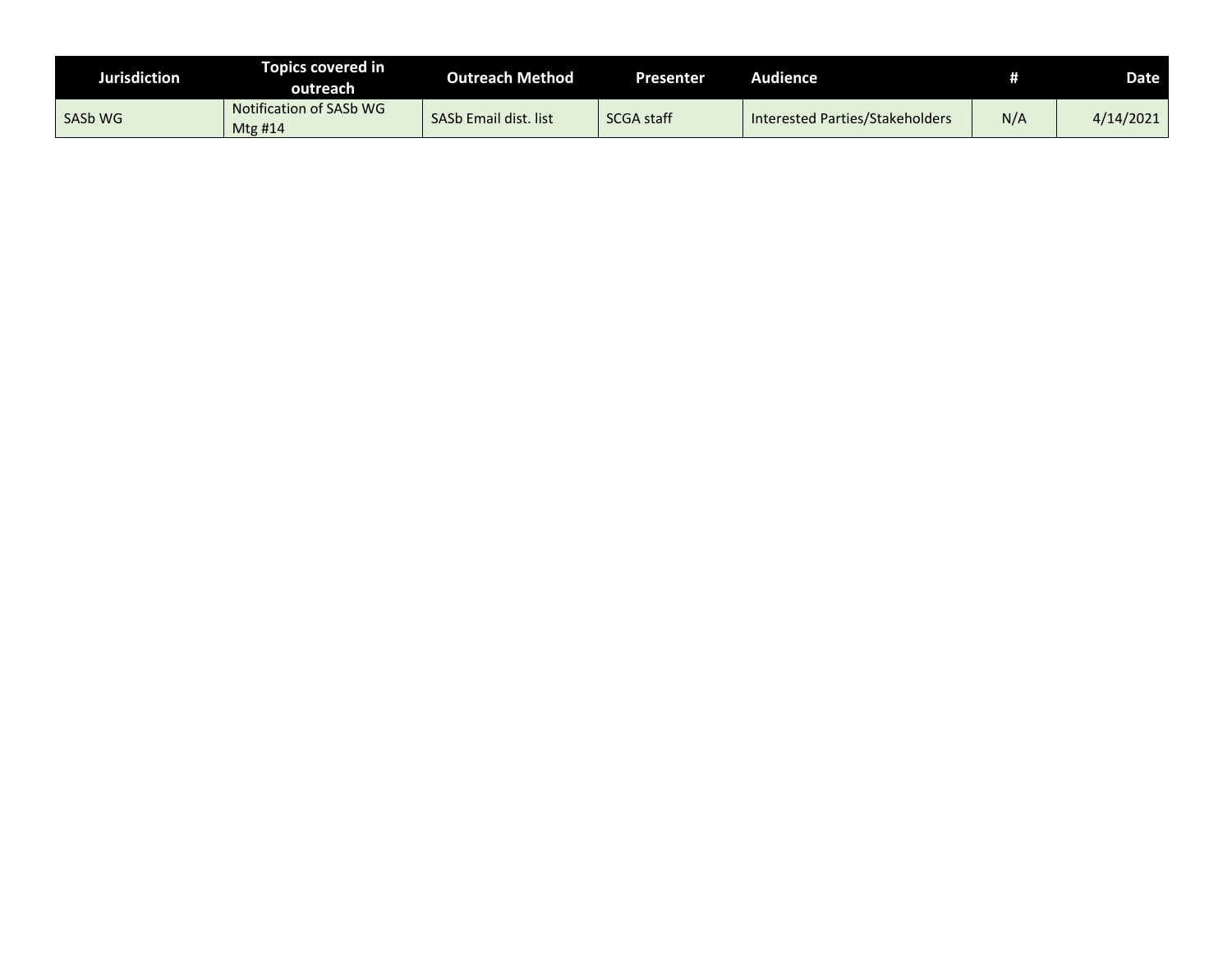|         | SASb WG Mtg #14: GSP<br><b>Master Meeting Schedule;</b><br>proposed response to<br>comments received from<br><b>GSPWG</b> members on Section<br>1 and Sections 2.1 and 2.2 of<br>the draft GSP, status report<br>was provided regarding the<br>work by SCGA staff and<br>facilitators from Stantec to<br>develop a governance<br>structure and cost sharing<br>plan for GSP<br>implementation, status                                                                                                                                                                                                                                 |                                     |                                        |                                        |     |           |
|---------|---------------------------------------------------------------------------------------------------------------------------------------------------------------------------------------------------------------------------------------------------------------------------------------------------------------------------------------------------------------------------------------------------------------------------------------------------------------------------------------------------------------------------------------------------------------------------------------------------------------------------------------|-------------------------------------|----------------------------------------|----------------------------------------|-----|-----------|
| SASb WG | a proposed element of the<br>GSP; history and current<br>status of the basin with<br>regard to groundwater<br>storage volumes and<br>groundwater levels;<br>presentation of future<br>projected conditions;<br>overview of the materials<br>contained in the draft of<br>Section 3 of the GSP;<br>overview of the work that is<br>ongoing by SCGA to set rates<br>to cover GSP<br>implementation costs;<br>presentation on Harvest<br>Water Project; GSA<br>representatives were<br>reminded to be<br>documenting all<br>communication and<br>engagement activities that<br>are occurring at their GSAs,<br>including Board meetings. | <b>GSP Working Group</b><br>Meeting | Administrative/GSP<br>consultant staff | <b>Interested Parties/Stakeholders</b> | N/A | 4/16/2021 |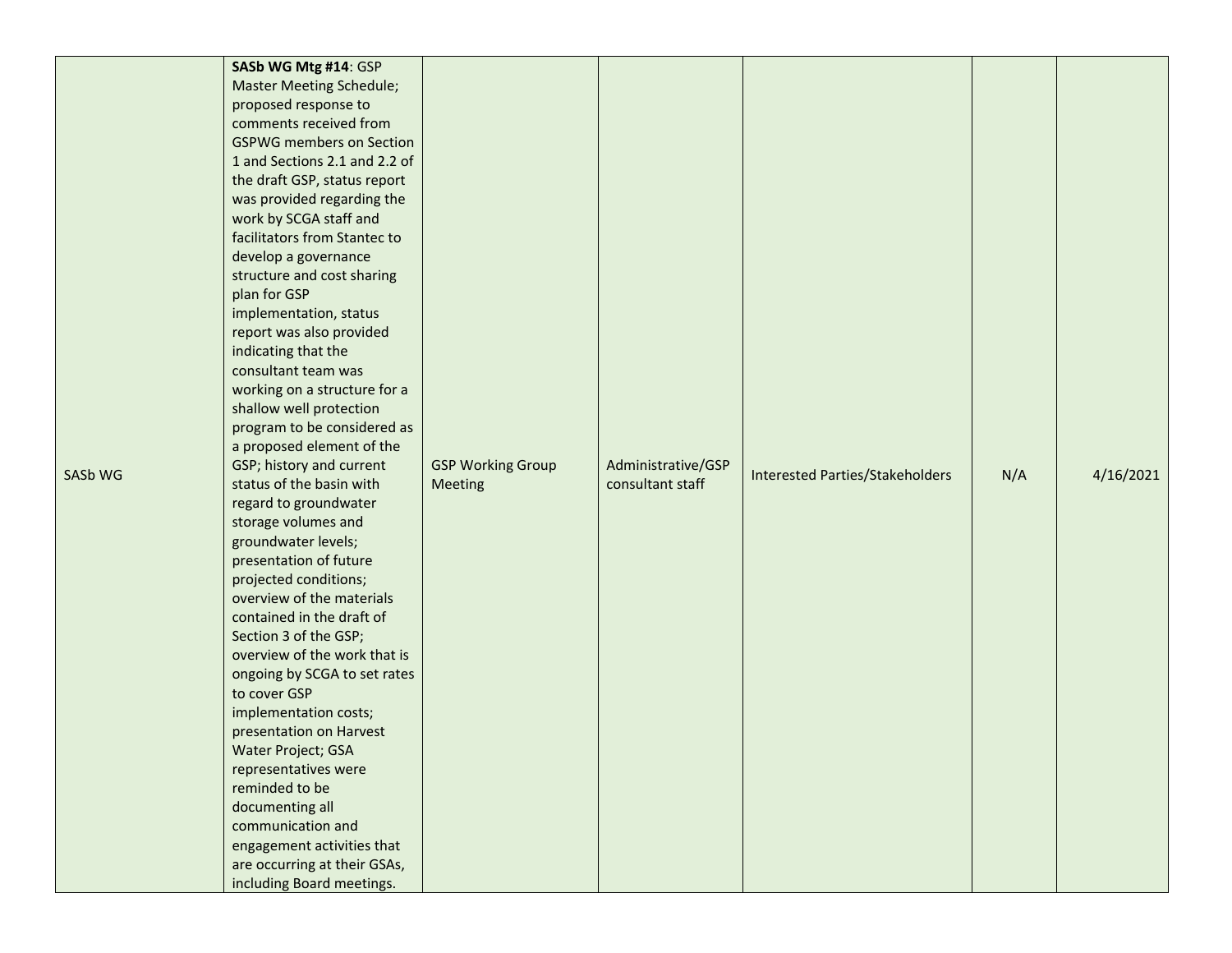| Jurisdiction | Topics covered in \<br>outreach      | <b>Outreach Method</b> | Presenter         | Audience                        |          | Date      |
|--------------|--------------------------------------|------------------------|-------------------|---------------------------------|----------|-----------|
| SASb WG      | Notification of SASb WG<br>Mtg $#15$ | SASb Email dist. list  | <b>SCGA staff</b> | Interested Parties/Stakeholders | $N/\rho$ | 5/12/2021 |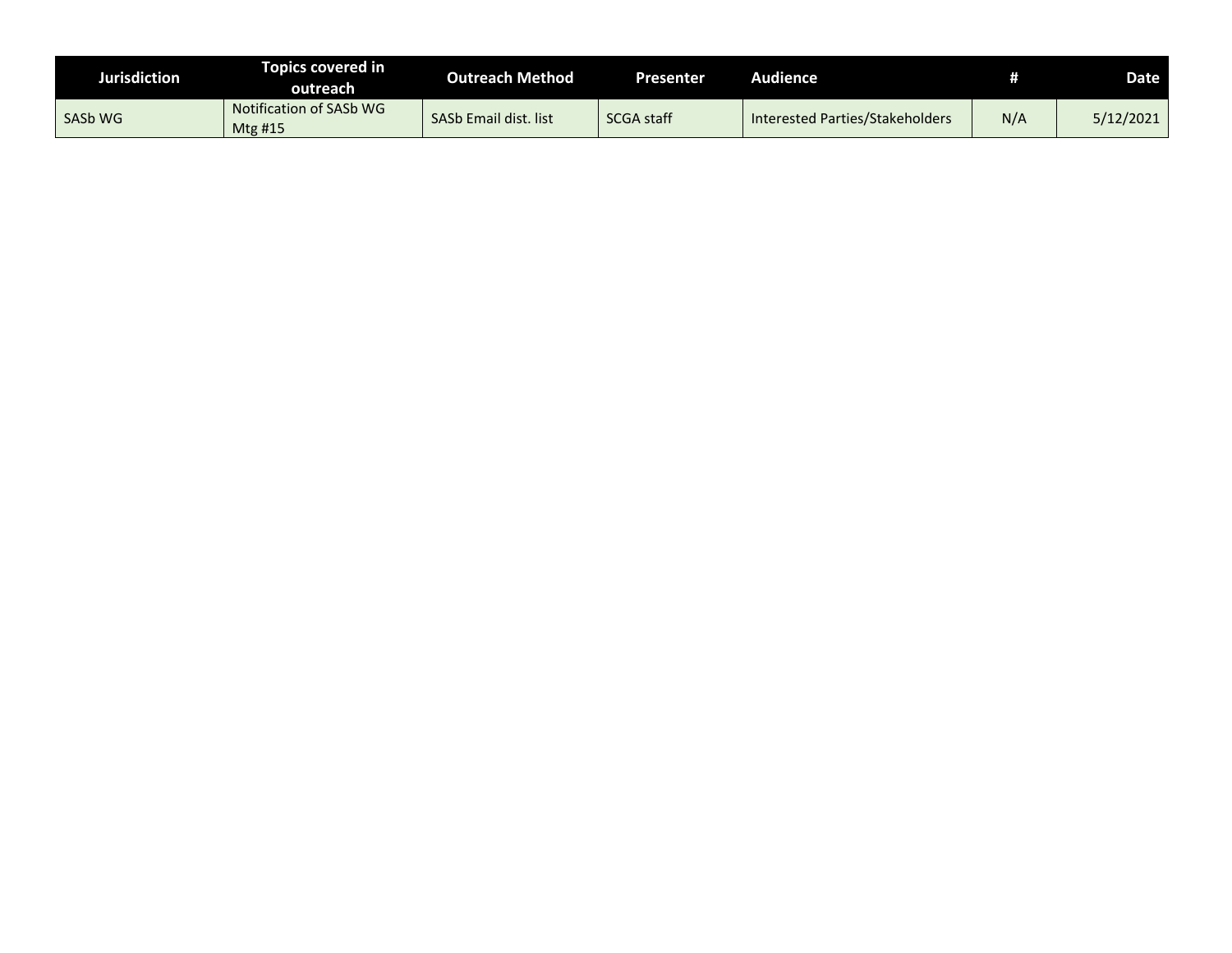| SASb WG | SASb WG Mtg #15: GSP<br><b>Master Meeting Schedule;</b><br><b>GSPWG</b> members were<br>reminded to provide<br>comments on the draft of<br>GSP Section 3; status report<br>regarding the consultant<br>team and SCGA staff efforts<br>to develop a structure for a<br>shallow/vulnerable well<br>protection program to be<br>considered as a proposed<br>management action under<br>the GSP; review of<br>performed to date to assess<br>future projected conditions,<br>review of the status of<br>modeling scenarios<br>developed and run using the<br>CoSANA model to assess the<br>influence of planned<br><b>Projects and Management</b><br>Actions on future conditions<br>of groundwater storage and<br>level in the SASb; overview<br>of the materials contained in<br>the draft of Sections 4 and 5<br>of the GSP; summary of the<br><b>GDE technical analysis;</b><br><b>Harvest Water Project</b><br>benefits and proposed<br>measurable objectives and<br>interim milestones as<br>requested for incorporation<br>into the GSP to reflect<br>future improvements to<br>groundwater levels in the | <b>GSP Working Group</b><br>Meeting | Administrative/GSP<br>consultant staff | <b>Interested Parties/Stakeholders</b> | N/A | 5/14/2021 |
|---------|--------------------------------------------------------------------------------------------------------------------------------------------------------------------------------------------------------------------------------------------------------------------------------------------------------------------------------------------------------------------------------------------------------------------------------------------------------------------------------------------------------------------------------------------------------------------------------------------------------------------------------------------------------------------------------------------------------------------------------------------------------------------------------------------------------------------------------------------------------------------------------------------------------------------------------------------------------------------------------------------------------------------------------------------------------------------------------------------------------------|-------------------------------------|----------------------------------------|----------------------------------------|-----|-----------|
|         | project area and to help<br>ensure that the Harvest<br>Water project benefits will<br>be maintained; GSA<br>representatives were<br>reminded to be<br>documenting all GSP                                                                                                                                                                                                                                                                                                                                                                                                                                                                                                                                                                                                                                                                                                                                                                                                                                                                                                                                    |                                     |                                        |                                        |     |           |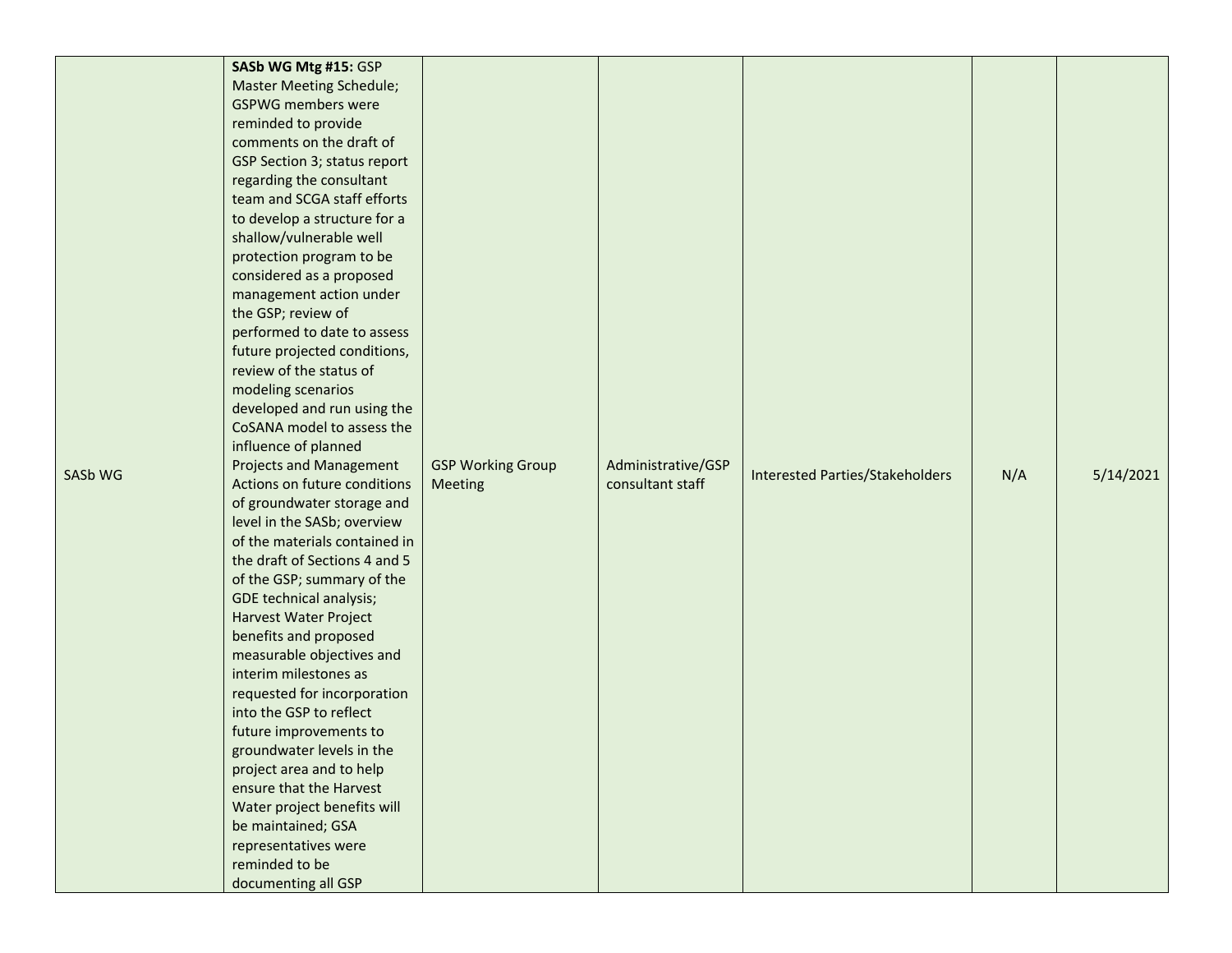| <b>Jurisdiction</b> | <b>Topics covered in</b><br>outreach | <b>Outreach Method</b>         | <b>Presenter</b>   | <b>Audience</b>                        | #   | Date      |
|---------------------|--------------------------------------|--------------------------------|--------------------|----------------------------------------|-----|-----------|
|                     | communication and                    |                                |                    |                                        |     |           |
|                     | engagement activities that           |                                |                    |                                        |     |           |
|                     | are occurring at their GSAs,         |                                |                    |                                        |     |           |
|                     | including Board meetings.            |                                |                    |                                        |     |           |
| SASb WG             | Notification of SASb AG Res/         |                                |                    |                                        |     |           |
|                     | Vulnerable Well Owner                | SASb Email dist. list          | SCGA staff         | <b>Interested Parties/Stakeholders</b> | N/A | 5/20/2021 |
|                     | Special Workshop                     |                                |                    |                                        |     |           |
|                     | SGMA & GSP 101, Subbasin             |                                |                    |                                        |     |           |
|                     | Status, SASb - AG Res/               |                                |                    |                                        |     |           |
|                     | <b>Shallow Well Owner</b>            | Ag-res/Vulnerable well         |                    |                                        |     | 5/25/2021 |
| SASb WG             | Implications, Introduction:          | owner Groundwater              | Administrative/GSP | Interested Parties/Stakeholders        | N/A |           |
|                     | <b>Approaches for Maintaining</b>    | <b>Sustainability Workshop</b> | consultant staff   |                                        |     |           |
|                     | Reliability, GSP                     |                                |                    |                                        |     |           |
|                     | Implementation & Fiscal              |                                |                    |                                        |     |           |
|                     | Impacts & Next Steps                 |                                |                    |                                        |     |           |
| SASb WG             | Notification of SASb WG              | SASb Email dist. list          | SCGA staff         | Interested Parties/Stakeholders        | N/A | 6/16/2021 |
|                     | Mtg #16                              |                                |                    |                                        |     |           |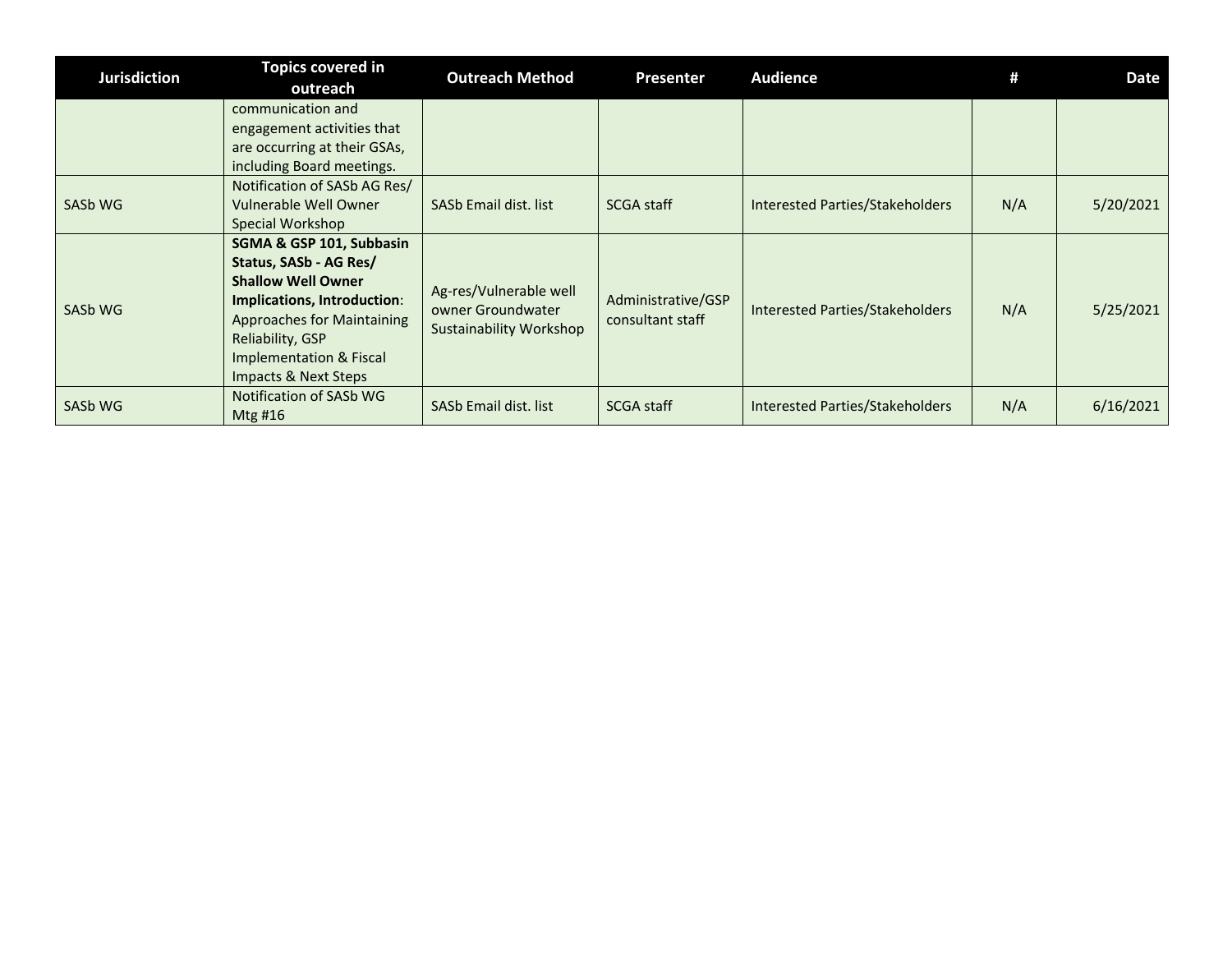|         | SASb WG Mtg #16: GSP                                       |                          |                    |                                        |     |           |
|---------|------------------------------------------------------------|--------------------------|--------------------|----------------------------------------|-----|-----------|
|         | <b>Master Meeting</b>                                      |                          |                    |                                        |     |           |
|         | Schedule, proposed                                         |                          |                    |                                        |     |           |
|         | response to comments                                       |                          |                    |                                        |     |           |
|         | received from GSPWG                                        |                          |                    |                                        |     |           |
|         | members on Section 1 and                                   |                          |                    |                                        |     |           |
|         | Sections 2.1 and 2.2 of the                                |                          |                    |                                        |     |           |
|         | draft GSP prior to the                                     |                          |                    |                                        |     |           |
|         | meeting, status report was                                 |                          |                    |                                        |     |           |
|         | also provided indicating that                              |                          |                    |                                        |     |           |
|         | the consultant team was                                    |                          |                    |                                        |     |           |
|         | working on a structure for a                               |                          |                    |                                        |     |           |
|         | shallow well protection                                    |                          |                    |                                        |     |           |
|         | program to be considered as                                |                          |                    |                                        |     |           |
|         | a proposed element of the                                  |                          |                    |                                        |     |           |
|         | GSP, review the work                                       |                          |                    |                                        |     |           |
|         | performed to date to assess                                |                          |                    |                                        |     |           |
|         | the history and current                                    | <b>GSP Working Group</b> |                    |                                        |     |           |
|         | status of the basin with                                   |                          |                    |                                        |     |           |
|         | regard to groundwater                                      |                          |                    |                                        |     |           |
|         | storage volumes and                                        |                          | Administrative/GSP |                                        |     |           |
| SASb WG | groundwater levels, future                                 | Meeting                  | consultant staff   | <b>Interested Parties/Stakeholders</b> | N/A | 6/18/2021 |
|         | projected conditions,                                      |                          |                    |                                        |     |           |
|         | overview of the materials                                  |                          |                    |                                        |     |           |
|         | contained in the draft of                                  |                          |                    |                                        |     |           |
|         | Section 3 of the GSP -                                     |                          |                    |                                        |     |           |
|         | <b>Sustainable Management</b>                              |                          |                    |                                        |     |           |
|         | Criteria for groundwater                                   |                          |                    |                                        |     |           |
|         | levels, groundwater storage,                               |                          |                    |                                        |     |           |
|         | stream depletion and                                       |                          |                    |                                        |     |           |
|         | groundwater quality,<br>overview of the work that          |                          |                    |                                        |     |           |
|         | by SCGA to set rates to                                    |                          |                    |                                        |     |           |
|         |                                                            |                          |                    |                                        |     |           |
|         | cover GSP implementation<br>costs, e status of inter-basin |                          |                    |                                        |     |           |
|         | coordination meetings with                                 |                          |                    |                                        |     |           |
|         | the groups that are now                                    |                          |                    |                                        |     |           |
|         | preparing GSPs for the Yolo,                               |                          |                    |                                        |     |           |
|         | Solano, Cosumnes and                                       |                          |                    |                                        |     |           |
|         | North American subbasins,                                  |                          |                    |                                        |     |           |
|         | GSA representatives were                                   |                          |                    |                                        |     |           |
|         | reminded to be                                             |                          |                    |                                        |     |           |
|         | documenting all                                            |                          |                    |                                        |     |           |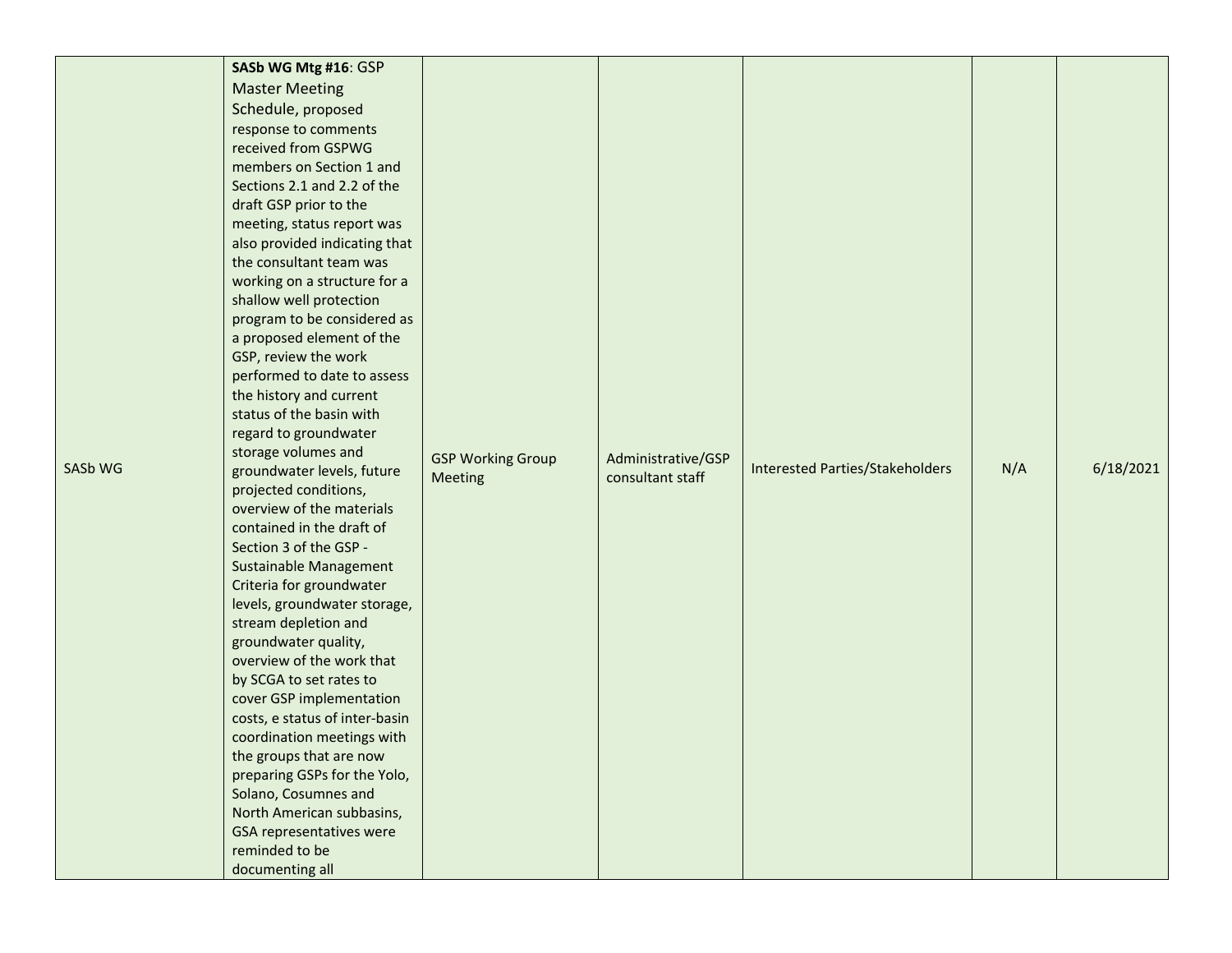| <b>Jurisdiction</b> | <b>Topics covered in</b><br>outreach                                               | <b>Outreach Method</b>                                                               | Presenter                                                        | <b>Audience</b>                                                           | #     | Date      |
|---------------------|------------------------------------------------------------------------------------|--------------------------------------------------------------------------------------|------------------------------------------------------------------|---------------------------------------------------------------------------|-------|-----------|
|                     | communication and<br>engagement activities that<br>are occurring at their GSAs,    |                                                                                      |                                                                  |                                                                           |       |           |
|                     | including Board meetings.                                                          |                                                                                      |                                                                  |                                                                           |       |           |
| SASb WG             | Announcement of GSP<br>Working Public Meeting #4                                   | Sacramento County Go<br>Delivery Email Bulletin                                      | <b>SCGA staff</b>                                                | <b>Interested Parties</b>                                                 | 5,460 | 6/28/2021 |
| SASb WG             | <b>GSP Working Group public</b><br>meeting #4                                      | SASb Email dist. list                                                                | <b>SCGA staff</b>                                                | <b>Interested Parties</b>                                                 | N/A   | 6/28/2021 |
| SASb WG             | <b>English and Spanish</b><br>postcards announcing SASb<br>GSPWG public meeting #4 | USPS/Email/SASb<br>Website                                                           | <b>GSP consultant staff</b>                                      | Interested<br>Parties/Stakeholders/DACs/Tribal<br>Contacts/General public | N/A   | 6/28/2021 |
| SASb WG             | Announcement of GSP<br>Working Public Meeting #4                                   | Press release via<br><b>Sacramento County</b><br><b>Public Information</b><br>Office | Sacramento County<br><b>Public Information</b><br><b>Officer</b> | <b>General Public</b>                                                     | N/A   | 7/13/2021 |
| SASb WG             | Reminder announcement of<br><b>GSP Working Public Meeting</b><br>#4                | <b>Sacramento County Go</b><br><b>Delivery Email Bulletin</b>                        | <b>SCGA staff</b>                                                | <b>Interested Parties</b>                                                 | 5,460 | 7/13/2021 |
| SASb WG             | <b>Reminder of GSP Working</b><br>Group public meeting #4                          | SASb Email dist. list                                                                | <b>SCGA staff</b>                                                | <b>Interested Parties</b>                                                 | N/A   | 7/13/2021 |
| SASb WG             | Posting of SASb WG Mtg #17                                                         | SASb Email dist. list                                                                | <b>SCGA staff</b>                                                | <b>Interested Parties</b>                                                 | N/A   | 7/14/2021 |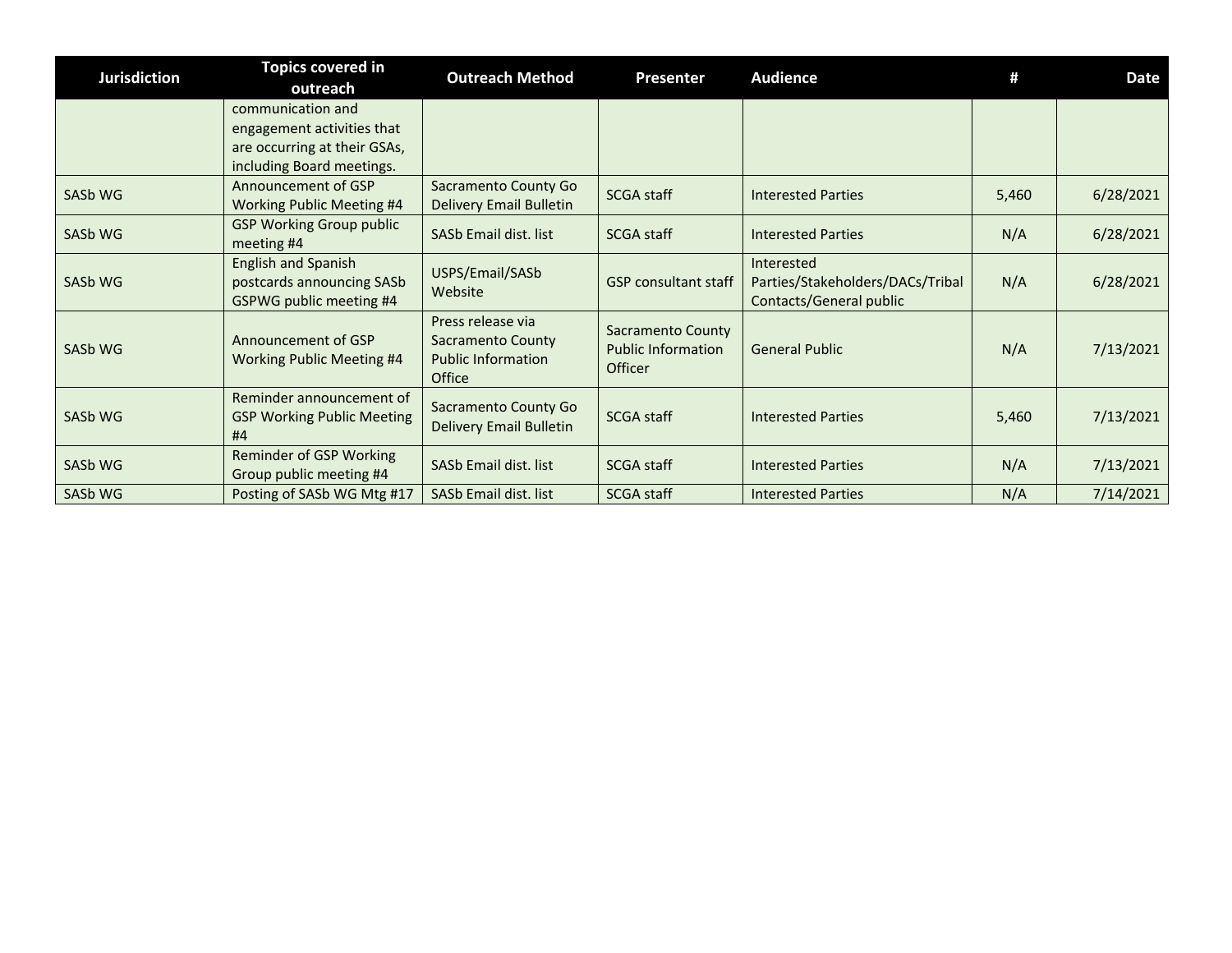| <b>Jurisdiction</b> | <b>Topics covered in</b><br>outreach                                                                                                                                                                                                                                                                                                                                                                                                                                                                                                                                                                                                                                                                                                                                                                                                                                                                                                     | <b>Outreach Method</b>              | Presenter                              | <b>Audience</b>                        | Ħ   | <b>Date</b> |
|---------------------|------------------------------------------------------------------------------------------------------------------------------------------------------------------------------------------------------------------------------------------------------------------------------------------------------------------------------------------------------------------------------------------------------------------------------------------------------------------------------------------------------------------------------------------------------------------------------------------------------------------------------------------------------------------------------------------------------------------------------------------------------------------------------------------------------------------------------------------------------------------------------------------------------------------------------------------|-------------------------------------|----------------------------------------|----------------------------------------|-----|-------------|
| SASb WG             | <b>Public Meeting #4: GSP</b><br><b>Master Meeting</b><br>Schedule, SGMA Overview -<br><b>Groundwater Sustainability</b><br>Agencies (GSAs) and GSPs,<br><b>Medium Priority GSP</b><br>Schedule, Sustainability<br>Indicators; GSP - Highlights<br>of Key Elements - CoSANA<br>model, Water Budgets and<br>GW Levels, PMAs - planned,<br>Model scenarios - future<br>conditions/climate change -<br>basin is sustainable into the<br>future, Shallow/vulnerable<br>well analysis, Monitoring<br>network - SMC; GSP<br>Implementation by GSAs -<br>Monitoring/reporting, 5-<br>year GSP updates, Ongoing<br>outreach and engagement,<br>Coordination - other basins,<br>land use entities, water<br>supply entities, water bank,<br>Vulnerable well protection -<br>monitoring, mitigation,<br>Fees; Questions, Comments<br>and Discussion Related to<br><b>GSP Section 5; Well</b><br>Monitoring and Well<br><b>Protection Concepts.</b> | <b>GSP Working Group</b><br>Meeting | Administrative/GSP<br>consultant staff | <b>Interested Parties/Stakeholders</b> | N/A | 7/15/2021   |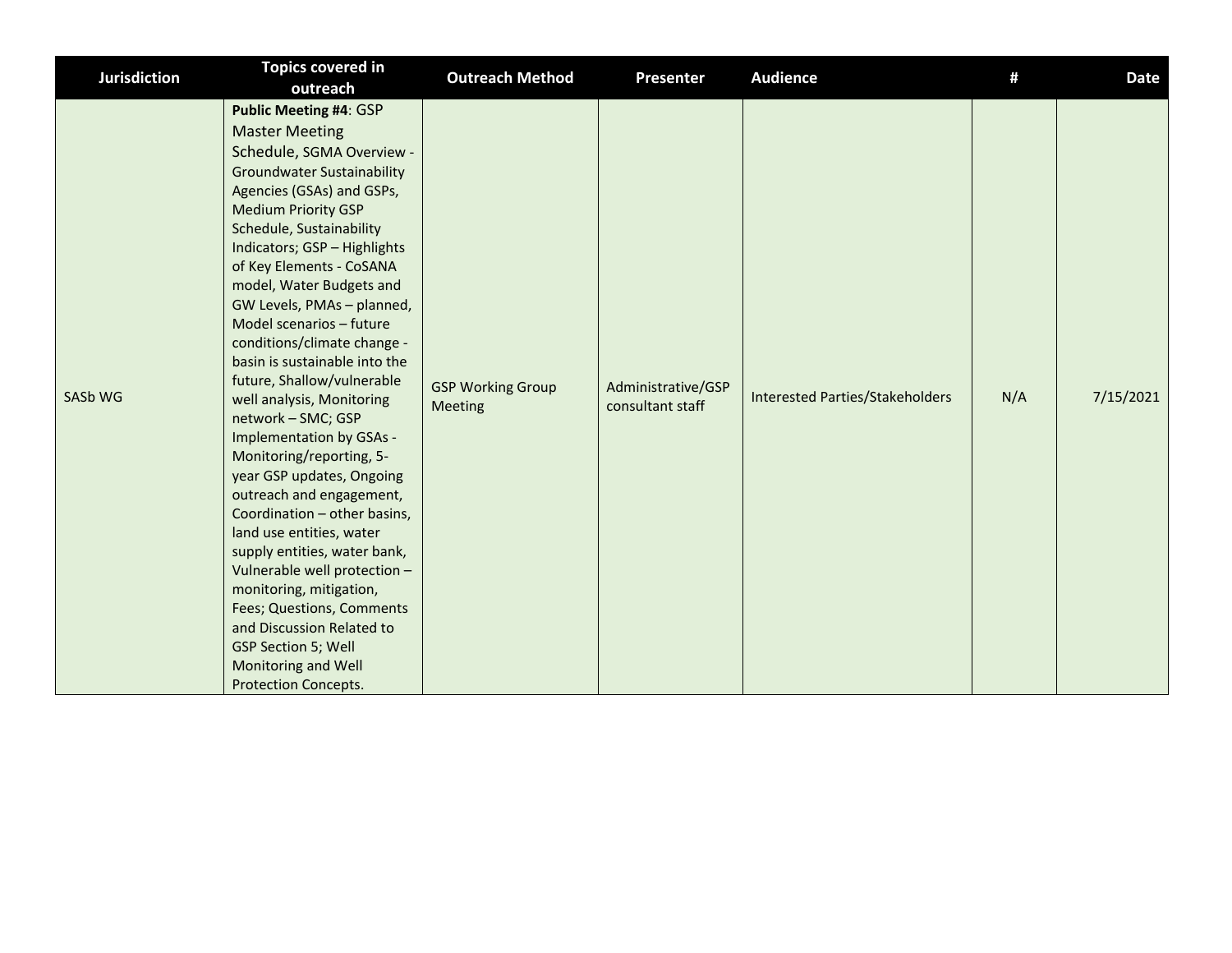| <b>Jurisdiction</b> | <b>Topics covered in</b><br>outreach                                                                                                                                                                                                                                                                                                                                                                                                                                                                                                                                                                                                                                                                                                                                                                                                                                                                                                                                                                    | <b>Outreach Method</b>              | Presenter                              | <b>Audience</b>                        | #   | Date      |
|---------------------|---------------------------------------------------------------------------------------------------------------------------------------------------------------------------------------------------------------------------------------------------------------------------------------------------------------------------------------------------------------------------------------------------------------------------------------------------------------------------------------------------------------------------------------------------------------------------------------------------------------------------------------------------------------------------------------------------------------------------------------------------------------------------------------------------------------------------------------------------------------------------------------------------------------------------------------------------------------------------------------------------------|-------------------------------------|----------------------------------------|----------------------------------------|-----|-----------|
| SASb WG             | SASb WG Mtg #17: GSP<br><b>Master Meeting</b><br>Schedule, reminder that<br>the draft GSP was released<br>for public and GSPWG<br>comment on June 18.<br>Comment deadline was<br>August 18 to allow the<br>consultant team time to<br>address comments in a final<br>draft GSP; elements of a<br>Shallow/Vulnerable Well<br>Protection Program as a<br>SASb GSP management<br>action; re-visited the GSP<br>implementation actions<br>described in Section 5 of the<br>draft GSP and asked that<br><b>GSAs carefully consider</b><br>those actions and associated<br>costs; e development of a<br>sustainable yield estimate;<br>discussed in the ongoing<br>inter-basin coordination<br>meetings; GSA<br>representatives were<br>reminded to be<br>documenting all GSP<br>communication and<br>engagement activities that<br>are occurring at their GSAs,<br>including Board meetings;<br>review of topics covered and<br>input received at the fourth<br>SASb GSP public meeting<br>held on July 15th | <b>GSP Working Group</b><br>Meeting | Administrative/GSP<br>consultant staff | <b>Interested Parties/Stakeholders</b> | N/A | 7/16/2021 |
| SASb WG             | Posting of SASb WG Mtg #18                                                                                                                                                                                                                                                                                                                                                                                                                                                                                                                                                                                                                                                                                                                                                                                                                                                                                                                                                                              | SASb Email dist. list               | <b>SCGA staff</b>                      | <b>Interested Parties</b>              | N/A | 8/17/2021 |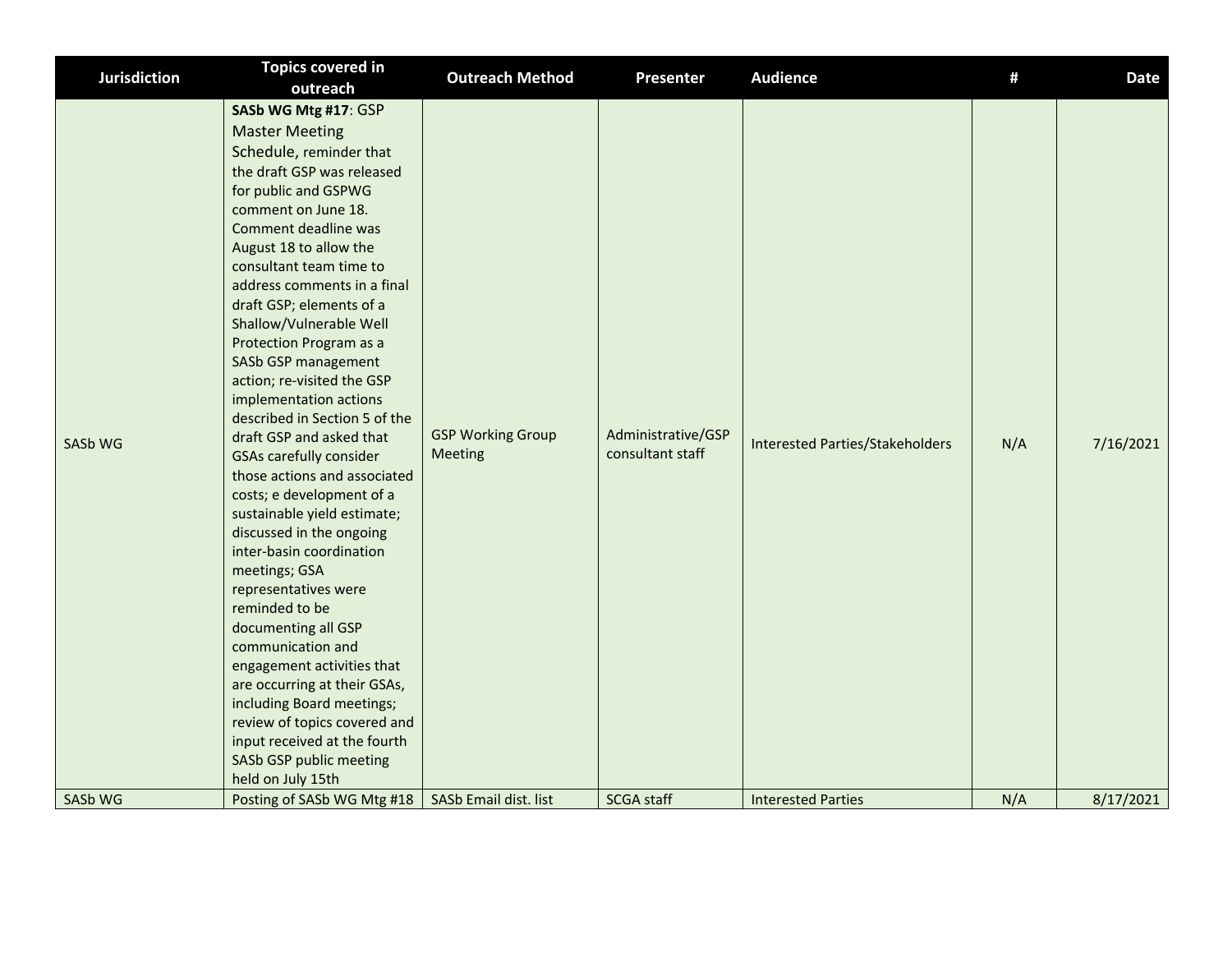| <b>Jurisdiction</b> | <b>Topics covered in</b><br>outreach                                                                                                                                                                                                                                                                                                                                                                                                                                                                                                                                                                                           | <b>Outreach Method</b>                     | Presenter                              | <b>Audience</b>                        | Ħ   | <b>Date</b> |
|---------------------|--------------------------------------------------------------------------------------------------------------------------------------------------------------------------------------------------------------------------------------------------------------------------------------------------------------------------------------------------------------------------------------------------------------------------------------------------------------------------------------------------------------------------------------------------------------------------------------------------------------------------------|--------------------------------------------|----------------------------------------|----------------------------------------|-----|-------------|
| SASb WG             | SASb WG Mtg #18: GSP<br><b>Master Meeting</b><br>Schedule, review of<br>revised Section 4.7.1 in the<br>draft GSP which describes<br>the elements of a<br>Shallow/Vulnerable Well<br>Protection Program as a<br>SASb GSP management<br>action; summarized the<br>major comments received to<br>date on the draft GSP;<br>development of the data<br>management system;<br>update on inter-basin<br>coordination meetings; GSA<br>representatives were<br>reminded by Lisa Beutler to<br>be documenting all GSP<br>communication and<br>engagement activities that<br>are occurring at their GSAs,<br>including Board meetings. | <b>GSP Working Group</b><br><b>Meeting</b> | Administrative/GSP<br>consultant staff | <b>Interested Parties/Stakeholders</b> | N/A | 8/20/2021   |
| SASb WG             | Posting of SASb WG Mtg #19                                                                                                                                                                                                                                                                                                                                                                                                                                                                                                                                                                                                     | SASb Email dist. list                      | <b>SCGA staff</b>                      | <b>Interested Parties</b>              | N/A | 9/15/2021   |